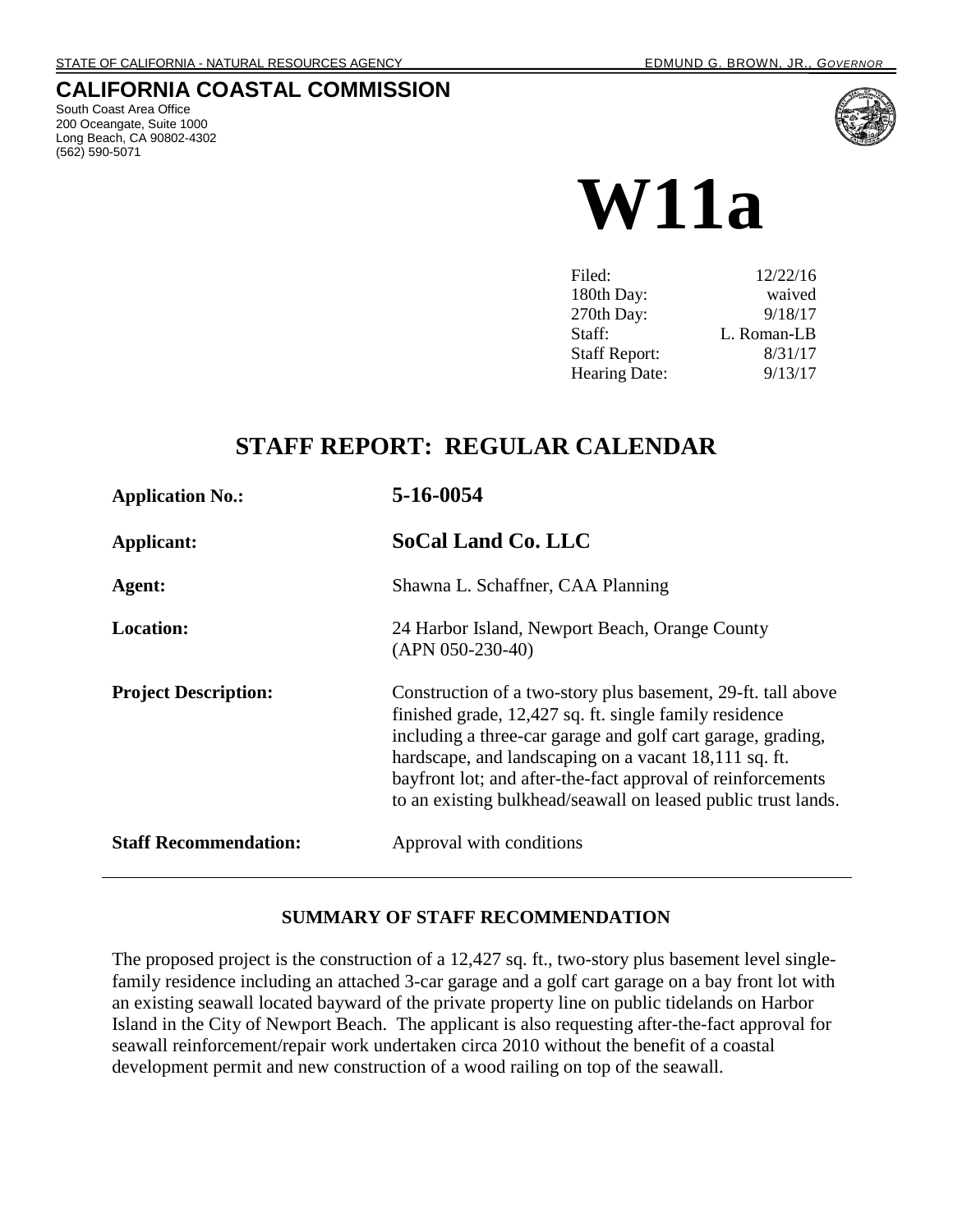The major issues raised by this proposed development concern reinforcements to a shoreline protective device on State public tidelands and bay front development that could be affected by waves, erosion, storm conditions, and sea level rise or other natural hazards in the future.

The first floor finish elevation of the proposed new development is at +12.46 ft. NAVD88. The highest high tides in Newport Beach threaten flooding of low-lying terrain, such as at the project site. However, the project has been designed to be above the historic highest high tide of  $+7.8$ feet and above the City of Newport Beach design flood height of +9.0 feet MLLW. A coastal hazards analysis provided by the applicant concludes that, given the project's location inside a bay, that the subject site is not exposed to typical ocean waves or wave run-up and that the existing shoreline is not subject to significant long term erosion. Regarding future sea level rise, the analysis concludes that the proposed new single-family residence is sufficiently set back and designed with a finished floor elevation such that it will be safe from current flood risks and not be subject to flooding caused by future sea level rise projections based on mid-range projections of a possible 3-foot rise in sea level. Therefore, the information provided by the applicant concludes that the proposed new residence will not rely on the existing seawall and after-the-fact seawall improvements/reinforcements, and that no new shoreline protective device will be needed over the life of the proposed development (75 years). However, in an addendum to the hazards analysis, the seawall was deemed necessary to protect adjacent development (i.e., singlefamily homes on the adjacent lots).

The groundwater table will also be influenced by tidal action and future sea level rise. The groundwater table could reach the basement level, therefore, the applicant proposes to waterproof the basement and crawl space and provide backup measures to deal with basement flooding issues if the primary waterproofing fails.

The applicant's Hazards Analysis notes that the top of the seawall can be further raised at a future date if necessary to protect existing development from future sea level rise. However, the seawall is currently located seaward of the applicant's property, on public trust tidelands, which generally speaking is not a preferred alignment. Also seawalls contribute to the destruction of sites through impacts to marine habitats and regional sediment dynamics. Further, seawalls also generally adversely impact public access and recreation. In the near-term, the State Lands Commission, through its tidelands grantee the County of Orange, which thereby acts as the trustee of the granted tidelands, has entered into a 49-year lease (1988-2037) giving the applicant exclusive use of an approximate 30-foot wide area of filled and reclaimed former tidelands seaward of their property for landscaping and non-permanent recreational improvements, such as patios, walks, dock access walks, and garden walls not exceeding 36 inches in height above natural grade, as well as "any and all improvements existing as of August 1, 1990." It is on this basis that the seawall appears to be allowed upon the filled and reclaimed former tidelands. Furthermore, prior to any lease of filled public tidelands (the current lease is a continuation of a 1983 interim lease for the filled and reclaimed former tidelands), in 1976, the County issued a permit for a 'non-commercial structure' at 24 Harbor Island and in 1977, the Commission issued CDP A-9-12-77-1847 for 'construction of 112' seawall to replace existing failed seawall' that is the subject of this staff report on public tidelands in front of 24 Harbor Island. Therefore, the subject seawall was an existing, County-permitted 'non-commercial structure' on State tidelands prior to the Lease agreement, though the current Lease agreement appears to authorize the ongoing placement of the seawall on the public trust tidelands anyway. The County represents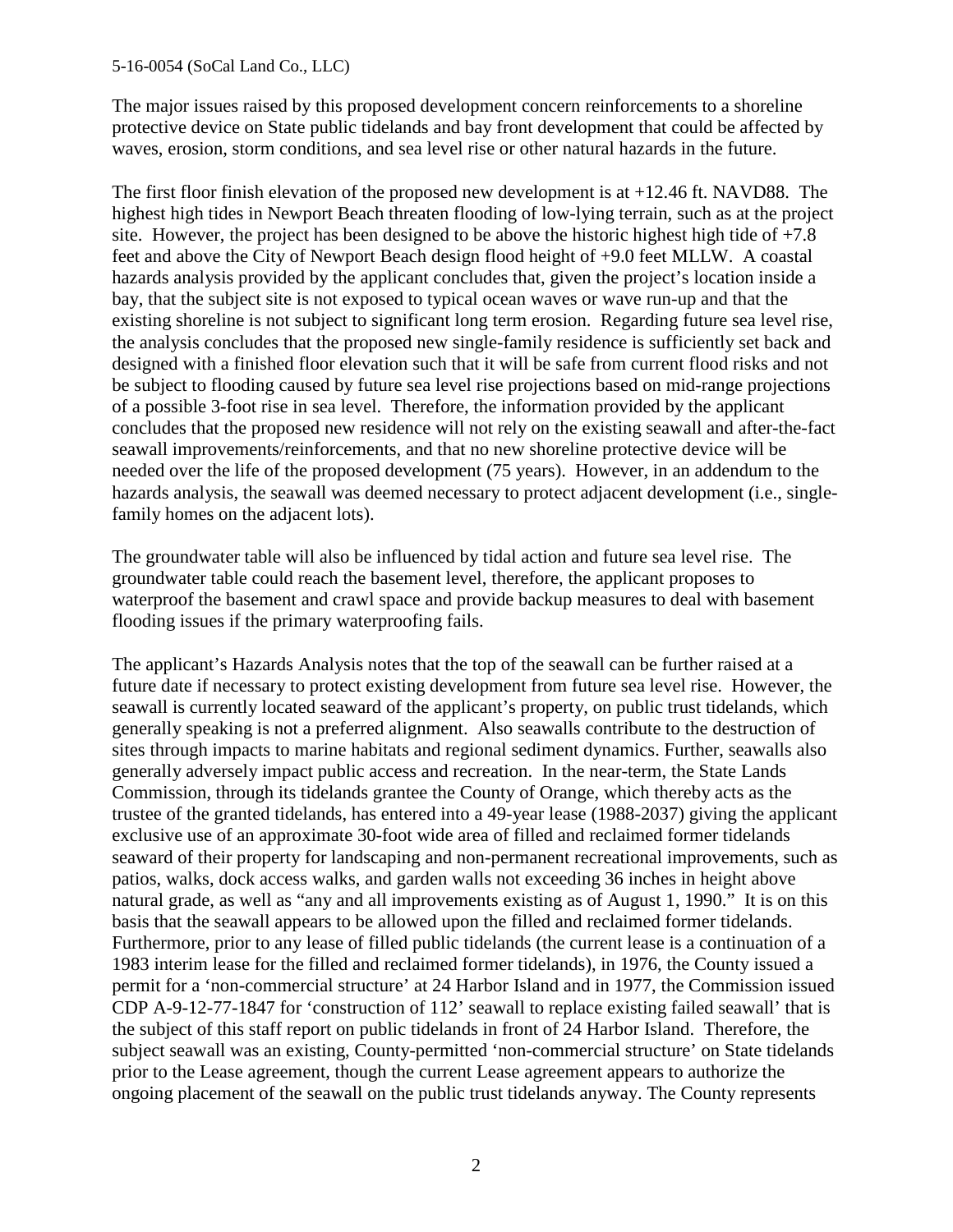that it will evaluate ongoing placement of the seawall on public trust tidelands when it considers extension or renewal of the Lease agreement. However, it is unclear whether the County has authority to extend or renew the current Lease agreement (which is authorized per Chapter 715 of Statutes 1984). In light of this uncertainty, it is imperative that over the long-term, these tidelands must be protected for public trust allowed uses, such as public recreational piers, visitor-serving facilities and boating facilities.

To ensure that the proposed new development does not contribute to the destruction of the site or the surrounding area and is consistent with Section 30253 and the public access and recreation and marine resource protection policies of the Coastal Act, the Commission imposes **Special Condition 1** requiring the applicant to agree that no future expansion of the seawall extending the footprint seaward shall be undertaken to protect the development approved pursuant to this CDP, including but not limited to, the residence and garage, foundations, patio and any future improvements, in the event that the development is threatened with damage or destruction from waves, erosion, storm conditions, flooding, sea level rise or other natural hazards in the future. And **Special Condition 2** is imposed limiting authorization of the after-the-fact improvements to the existing shoreline protective device (i.e., new coping and tiebacks/deadmen) on public tidelands to the 49-year term until March 22, 2037 of the existing Lease for the private use of filled public tidelands by this and all other Harbor Island property owners. Continued authorization of the after-the-fact reinforcements/repairs to the existing seawall beyond March 22, 2037 shall requiring a showing of a valid Lease, Lease extension or renewal, that expressly allows for ongoing placement of the seawall.

Furthermore, to ensure that any prospective future owners of the property are made aware of the applicability of the conditions of this permit, the Commission imposes **Special Condition 11**, which requires the property owner record a deed restriction against the property, referencing all of the above special conditions of this permit and imposing them as covenants, conditions and restrictions on the use and enjoyment of the Property.

Staff is recommending **approval** of the proposed coastal development permit with **eleven (11)** special conditions regarding: **1) No Future Expansion of Existing Shoreline Protective Device and Future Removal of Development; 2) Future Removal of Appurtenances and Improvements to Shoreline Protective Device; 3) Revised Plans; 4) Revised Landscaping Plans; 5) Conformance with Drainage and Runoff Control Plan; 6) Construction Phase BMPs; 7) Assumption of Risk, Waiver of Liability; 8) Future Development; 9) Public Rights; 10) Application Fee; and 11) Deed Restriction.**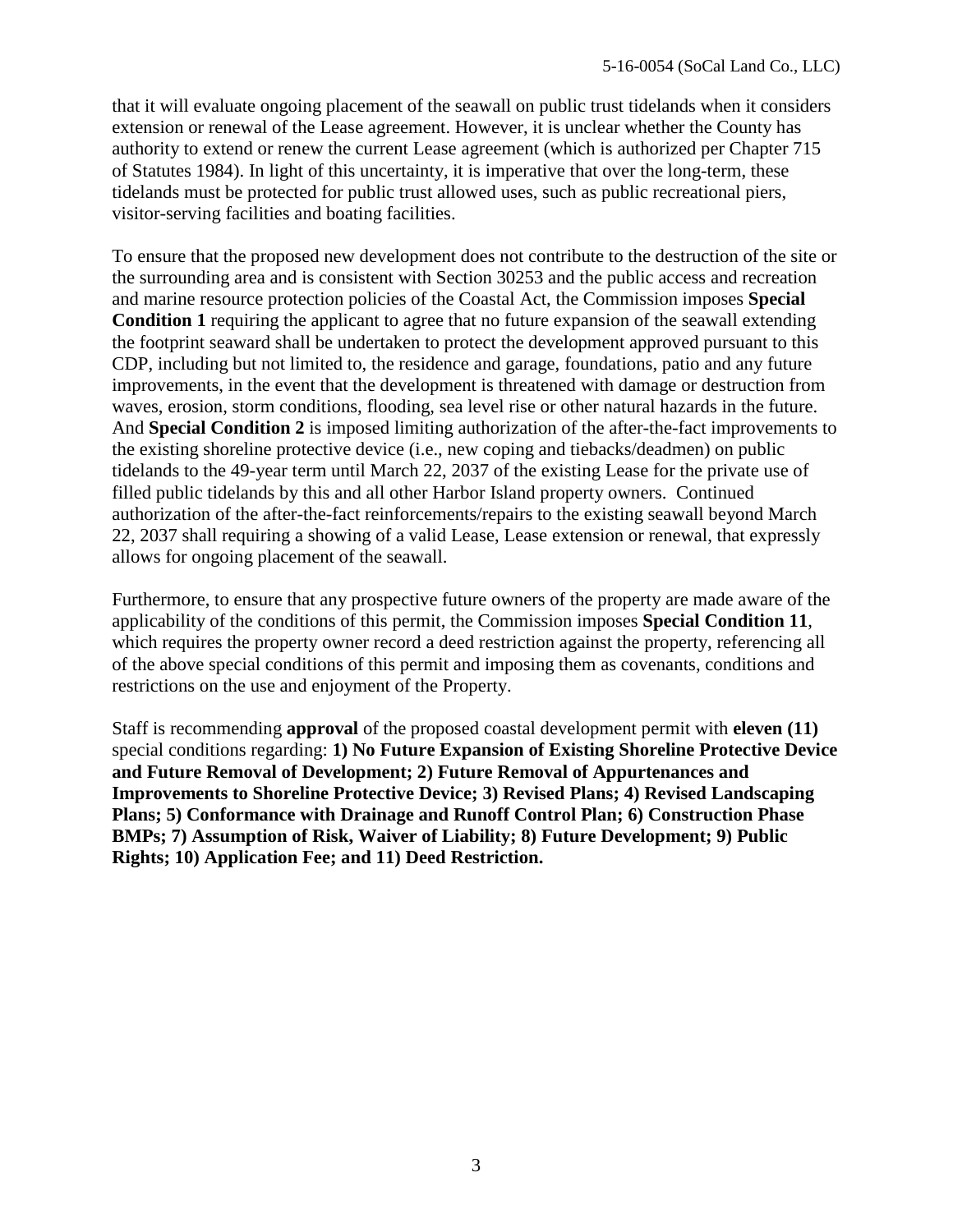# **TABLE OF CONTENTS**

| П. |    |
|----|----|
|    |    |
|    |    |
|    |    |
|    |    |
|    |    |
|    |    |
|    |    |
|    | 32 |
|    |    |
|    |    |
|    |    |

## **APPENDICES**

Appendix A – Substantive File Documents

### **EXHIBITS**

- Exhibit 1 Vicinity Map
- Exhibit 2 Single Family Residence Project Plans
- Exhibit 3 Sewall Reinforcement Plan
- Exhibit 4 Water Quality Management Plan Site Plan
- Exhibit 5 Construction Dewatering Plan
- Exhibit 6 Landscape Plan
- Exhibit 7 Topographic Survey

Exhibit 8 – Agreement for Future Removal of Appurtenances and Improvements to Shoreline Protective Device

Exhibit 9 – Letter from the County of Orange to Applicant Acknowledging Seawall Repair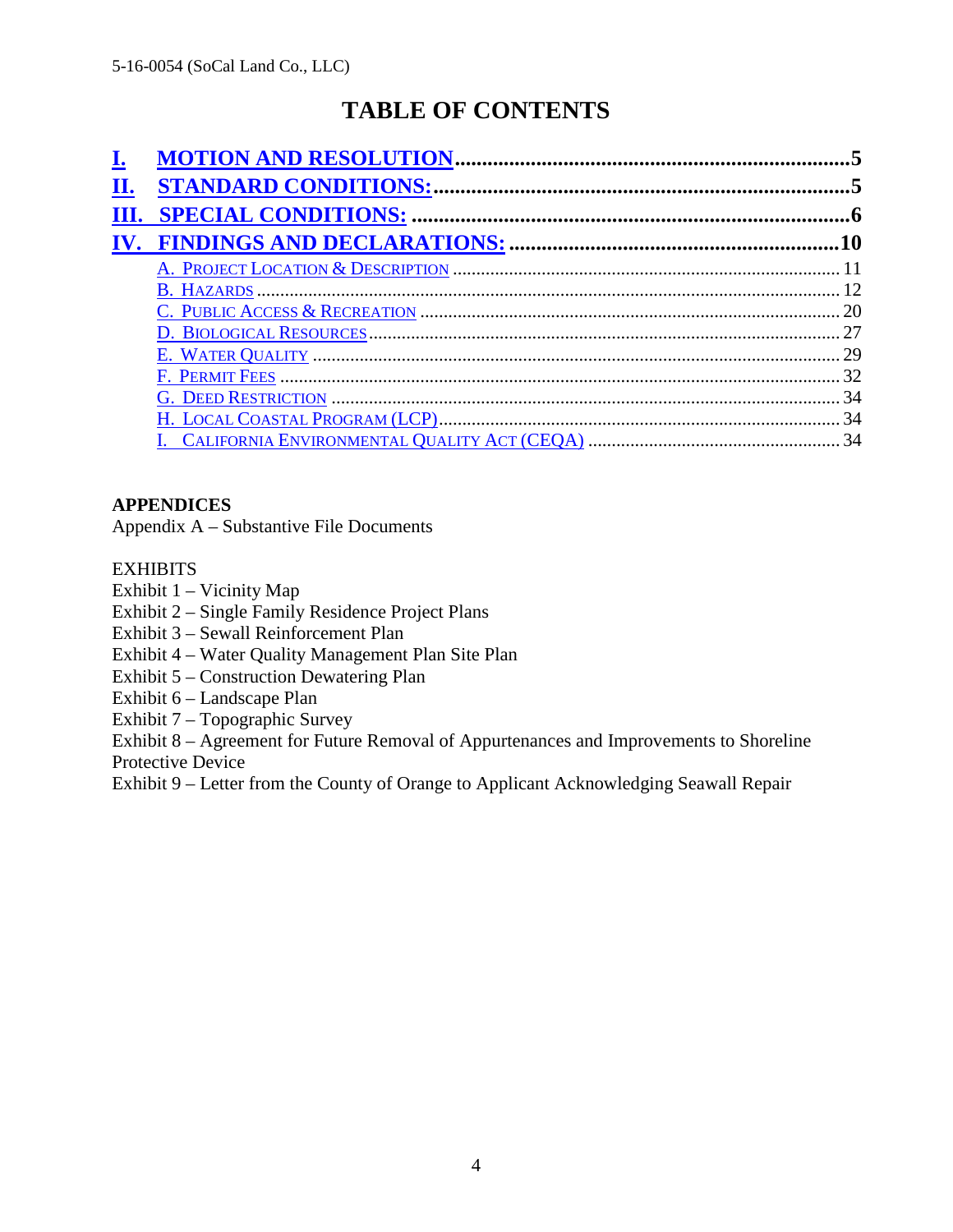# **I. MOTION AND RESOLUTION**

### **Motion:**

*I move that the Commission approve Coastal Development Permit No. 5-16-0054 pursuant to the staff recommendation.* 

Staff recommends a **YES** vote. Passage of this motion will result in approval of the permit as conditioned and adoption of the following resolution and findings. The motion passes only by affirmative vote of a majority of the Commissioners present.

### **Resolution**:

*The Commission hereby approves a coastal development permit for the proposed development and adopts the findings set forth below on grounds that the development as conditioned will be in conformity with 1) the Local Coastal Program, and the public access and recreation policies of the Coastal Act for the portion of the proposed development in the jurisdiction of the Local Coastal Program and 2) the provisions of Chapter 3 of the Coastal Act for the portion of the proposed development in the Commission's retained original jurisdiction. Approval of the permit complies with the California Environmental Quality Act because either 1) feasible mitigation measures and/or alternatives have been incorporated to substantially lessen any significant adverse effects of the development on the environment, or 2) there are no further feasible mitigation measures or alternatives that would substantially lessen any significant adverse impacts of the development on the environment.* 

# **II. STANDARD CONDITIONS**

This permit is granted subject to the following standard conditions:

- 1. **Notice of Receipt and Acknowledgment**. The permit is not valid and development shall not commence until a copy of the permit, signed by the permittees or authorized agent, acknowledging receipt of the permit and acceptance of the terms and conditions, is returned to the Commission office.
- 2. **Expiration**. If development has not commenced, the permit will expire two years from the date on which the Commission voted on the application. Development shall be pursued in a diligent manner and completed in a reasonable period of time. Application for extension of the permit must be made prior to the expiration date.
- 3. **Interpretation**. Any questions of intent or interpretation of any condition will be resolved by the Executive Director or the Commission.
- 4. **Assignment**. The permit may be assigned to any qualified person, provided assignee files with the Commission an affidavit accepting all terms and conditions of the permit.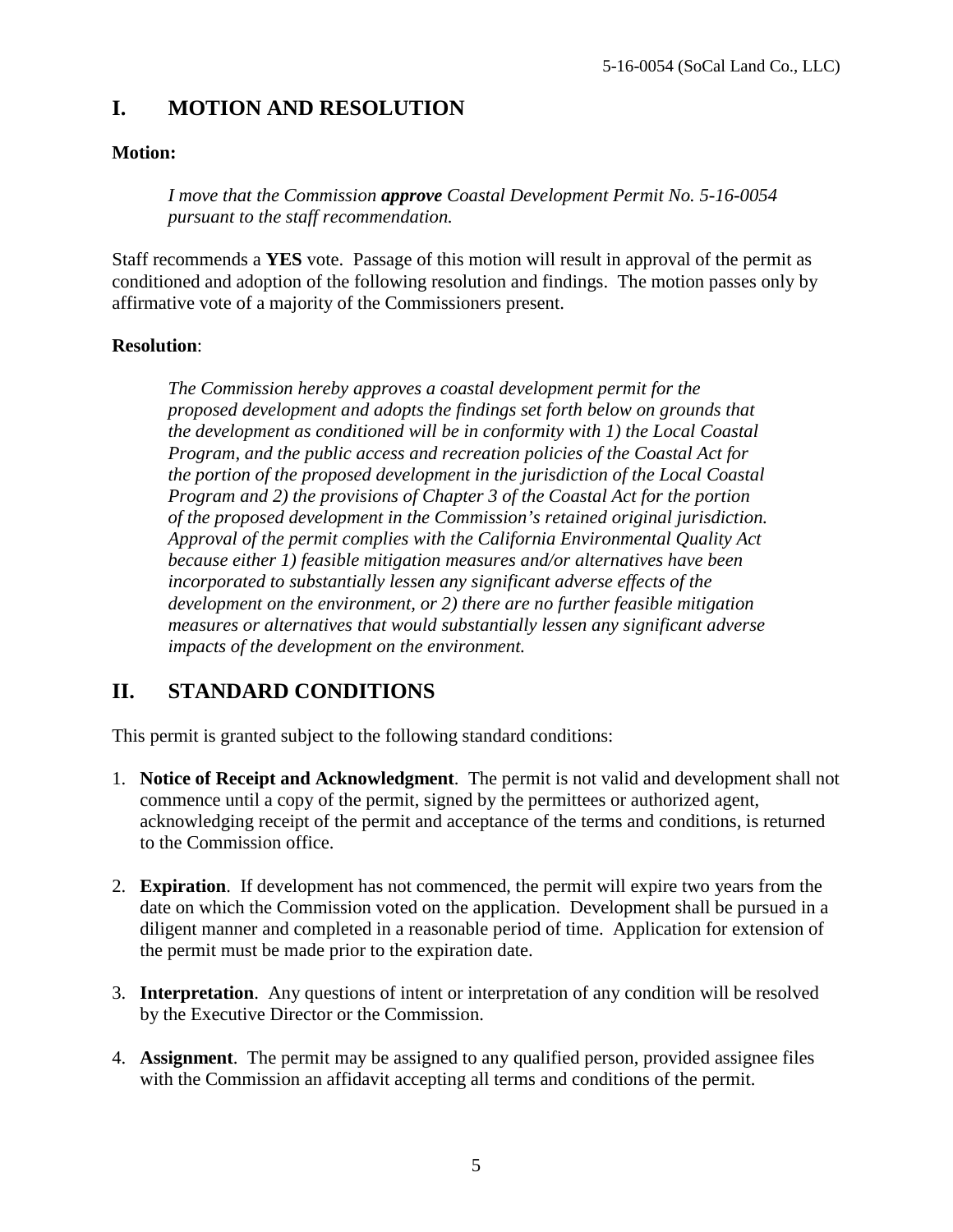5. **Terms and Conditions Run with the Land**. These terms and conditions shall be perpetual, and it is the intention of the Commission and the permittees to bind all future owners and possessors of the subject property to the terms and conditions.

# **III. SPECIAL CONDITIONS**

This permit is granted subject to the following special conditions:

- 1. **No Future Expansion of Existing Shoreline Protective Device and Future Removal of Development.**
	- A. By acceptance of this permit, the applicant agrees, on behalf of itself and all successors and assigns, that no future repair or maintenance, enhancement, reinforcement, or any other activity affecting the shoreline protective device that is the subject of Coastal Development Permits No. 5-16-0054 and A-9-12-77-1847 shall be undertaken if such activity extends the footprint of the subject shoreline protective device seaward in order to protect the landside development approved pursuant to Coastal Development Permit No. 5-16-0054 including, but not limited to, the residence and garages, foundations, patio and any future improvements, in the event that the development is threatened with damage or destruction from waves, erosion, storm conditions, flooding, sea level rise or other natural coastal hazards in the future. By acceptance of this permit, the applicant hereby waives, on behalf of itself and all successors and assigns, any rights to construct such shoreline protective devices that may exist under applicable law.
	- B. By acceptance of this Permit, the applicant further agrees, on behalf of itself and all successors and assigns, that the landowners shall remove and/or relocate, in whole or in part, the development authorized by this permit, including the residence and garage, foundations, patio and any future improvements, if any government agency has ordered that the structure is not to be occupied due to any of the hazards identified above, in subsection A. of this condition. In the event that portions of the development fall to the bay before they are removed, the landowner shall remove all recoverable debris associated with the development from the bay and lawfully dispose of the material in an approved disposal site. Removal of any development from the subject property and from areas bayward of the subject property, shall require an amendment to this coastal development permit or a new coastal development permit, unless the Executive Director determines that no coastal development permit is legally required.
- 2. **Future Removal of Appurtenances and Improvements to Shoreline Protective Device.**  Authorization of the landscaping, concrete walk, raised planters, guardrail and after-the-fact improvements to the existing protective device (i.e., new coping and tiebacks) within State tidelands which is the subject of this permit shall be limited to the term of the existing Lease agreement between the applicant and the County of Orange commencing in March 22, 1988 for a period of forty-nine (49) years until March 22, 2037 for the exclusive, private use of filled public State tidelands lying between the extension of the property side lines from the adjudicated mean high tide line to the U. S. bulkhead line. Authorization of the landscaping, concrete walk, raised planters, guardrail and after-the-fact improvements to the existing protective device beyond the term of the existing Lease agreement (March 22, 2037) shall require proof of a Lease extension or renewal that expressly authorizes or allows for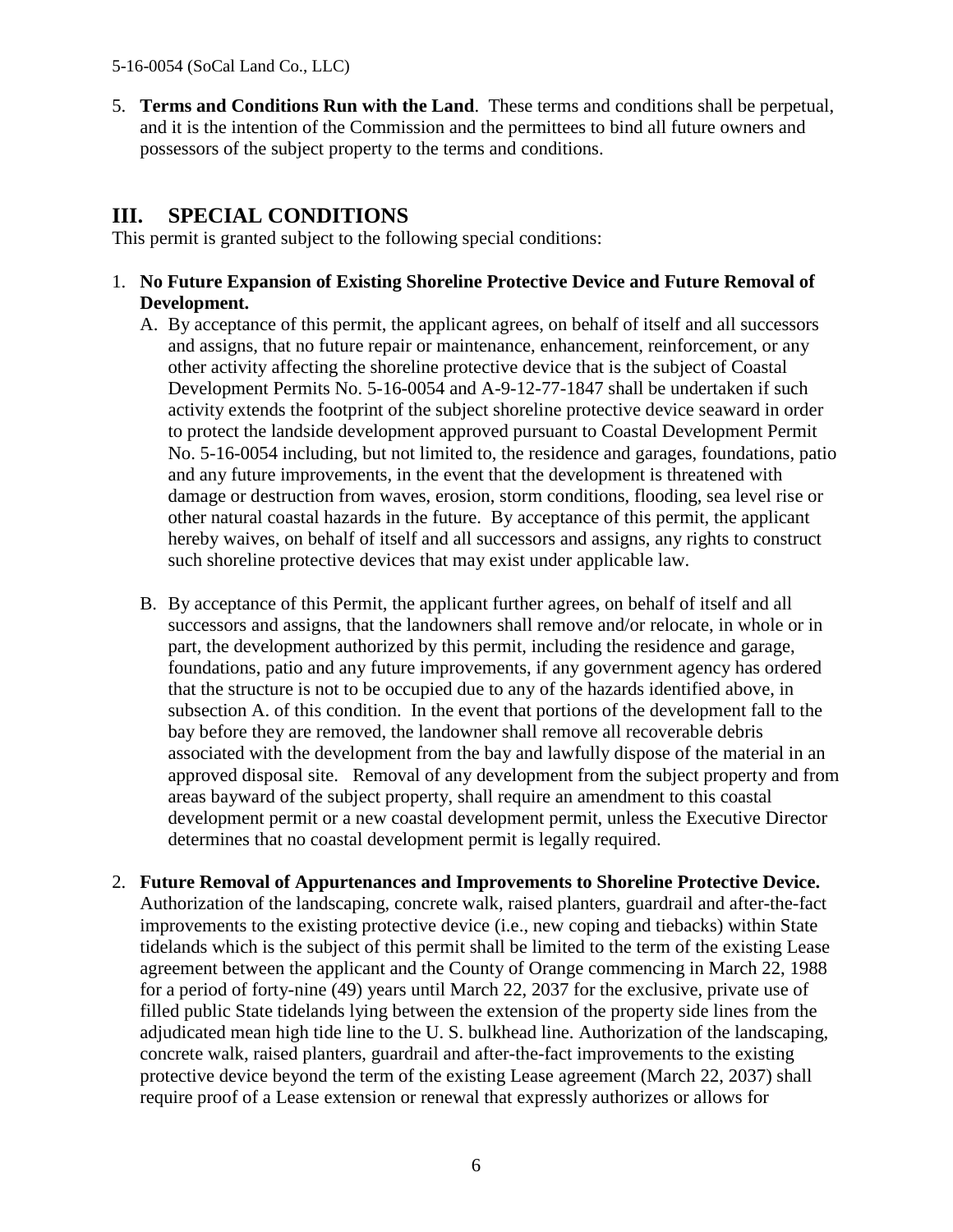continued placement of the existing protective device upon the State Tidelands. By acceptance of this Permit, the applicant agrees, on behalf of itself and all successors and assigns, that, in the event no valid Lease extension or renewal exists, the landowner(s) of 24 Harbor Island shall submit a CDP request to i) remove all improvements within State Tidelands approved under this Permit in accordance with any applicable Lease agreement conditions, and ii) restore the State Tidelands in accordance with any applicable Lease agreement conditions.

PRIOR TO THE ISSUANCE OF THE PERMIT, the applicant shall submit, for the Executive Director's review and approval, a written agreement between the applicant and the Commission for removal of the landscaping, concrete walk, raised planters, guardrail and after the-fact improvements to the existing shoreline protective structure on State tidelands as required by this special condition. The agreement shall be consistent with this action and the findings upon which it is based.

3. **Revised Plans.** PRIOR TO THE ISSUANCE OF THE COASTAL DEVELOPMENT PERMIT, the applicant shall submit, for the Executive Director's review and approval, two (2) full size sets of architectural plans that substantially conform to the project plans by the Ritner Group, but shall be revised to indicate the finished floor elevation of the proposed basement level and crawl space level and specifically indicate that the basement and crawl space areas are not proposed as nor shall ever be intended as livable area and shall never be converted to livable area due to its elevation below current base flood level.

The applicant shall undertake development in accordance with the approved final plans. Any proposed changes to the approved final plans shall be reported to the Executive Director. No changes to the approved final plans shall occur without a Commission amendment to this Coastal Development Permit unless the Executive Director determines that no amendment is legally required.

- 4. **Landscaping-Drought Tolerant, Non-Invasive Plants.** Vegetated landscaped areas shall only consist of native plants or non-native drought tolerant plants, which are non-invasive. No plant species listed as problematic and/or invasive by the California Native Plant Society [\(http://www.CNPS.org/\)](http://www.cnps.org/), the California Invasive Plant Council (formerly the California Exotic Pest Plant Council) [\(http://www.cal-ipc.org/\)](http://www.cal-ipc.org/), or as may be identified from time to time by the State of California shall be employed or allowed to naturalize or persist on the site. No plant species listed as a "noxious weed" by the State of California or the U.S. Federal Government shall be utilized within the property. All plants shall be low water use plants as identified by California Department of Water Resources (See: [http://www.water.ca.gov/wateruseefficiency/docs/wucols00.pdf\)](http://www.water.ca.gov/wateruseefficiency/docs/wucols00.pdf). Use of reclaimed water for irrigation is encouraged. If using potable water for irrigation, only drip or microspray irrigation systems may be used. Other water conservation measures shall be considered, such as weather based irrigation controllers.
- 5. **Conformance with the Drainage and Runoff Control Plan.** The applicant shall conform with the preliminary grading and drainage plan by Toal Engineering dated 6/17/16 and received by the Coastal Commission South Coast District Office on July 29, 2016 showing roof downspouts and runoff from all impervious areas directed to vegetated swales along the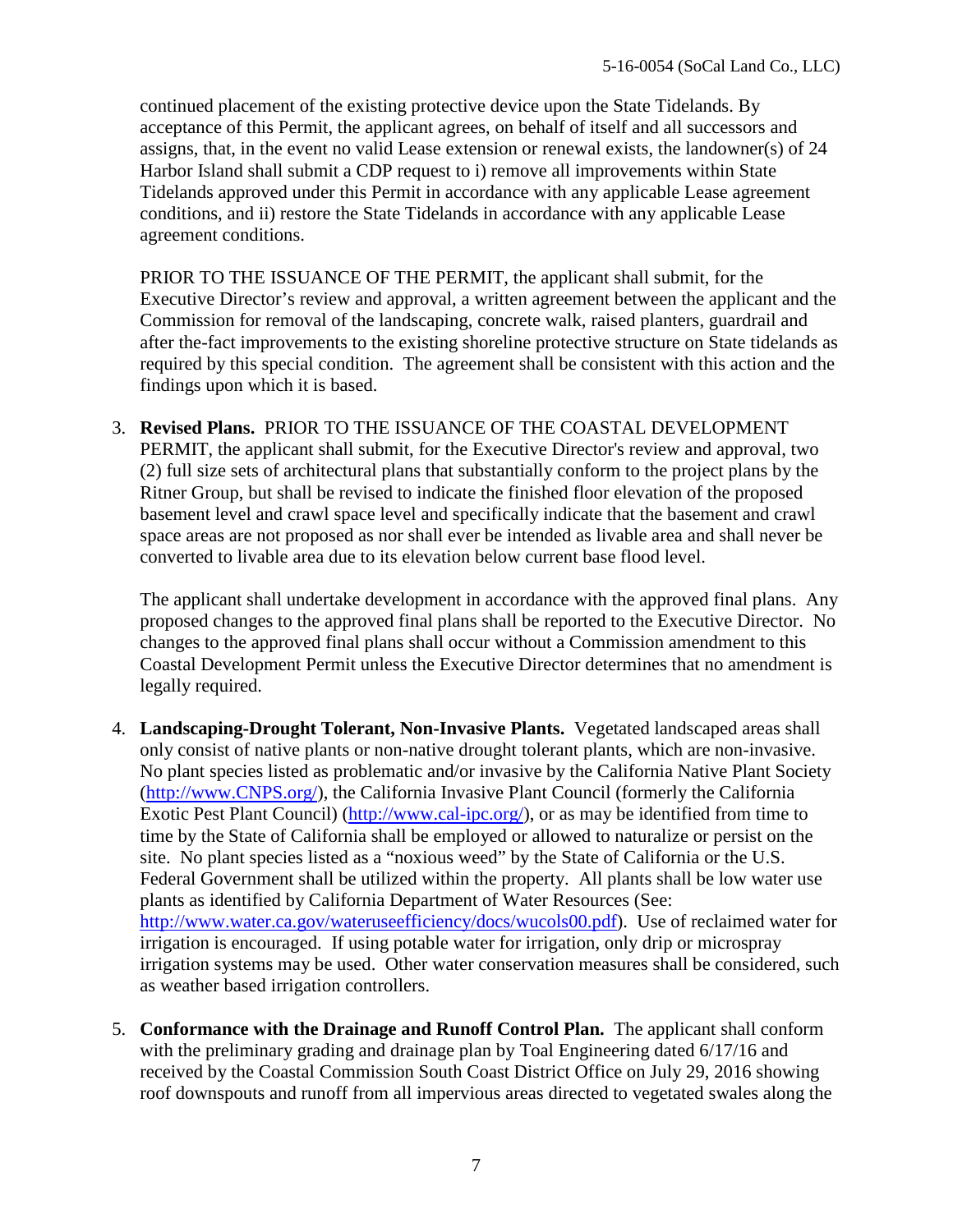property's side yards. Any proposed changes to the approved plan shall be reported to the Executive Director. No changes to the approved plan shall occur without a Commission amendment to this Coastal Development Permit unless the Executive Director determines that no amendment is legally required.

- 6. **Storage of Construction Materials, Mechanized Equipment and Removal of Construction Debris.** The permittees shall comply with the following construction-related requirements:
	- A. No demolition or construction materials, debris, or waste shall be placed or stored where it may enter sensitive habitat, receiving waters or a storm drain, or be subject to wave, wind, rain, or tidal erosion and dispersion;
	- B. No demolition or construction equipment, materials, or activity shall be placed in or occur in any location that would result in impacts to environmentally sensitive habitat areas, streams, wetlands or their buffers;
	- C. Any and all debris resulting from demolition or construction activities shall be removed from the project site within 24 hours of completion of the project;
	- D. Demolition or construction debris and sediment shall be removed from work areas each day that demolition or construction occurs to prevent the accumulation of sediment and other debris that may be discharged into coastal waters;
	- E. All trash and debris shall be disposed in the proper trash and recycling receptacles at the end of every construction day;
	- F. The applicant shall provide adequate disposal facilities for solid waste, including excess concrete, produced during demolition or construction;
	- G. Debris shall be disposed of at a legal disposal site or recycled at a recycling facility. If the disposal site is located in the Coastal Zone, a coastal development permit or an amendment to this permit shall be required before disposal can take place unless the Executive Director determines that no amendment or new permit is legally required;
	- H. All stock piles and construction materials shall be covered, enclosed on all sides, shall be located as far away as possible from drain inlets and any waterway, and shall not be stored in contact with the soil;
	- I. Machinery and equipment shall be maintained and washed in confined areas specifically designed to control runoff. Thinners or solvents shall not be discharged into sanitary or storm sewer systems;
	- J. The discharge of any hazardous materials into any receiving waters shall be prohibited;
	- K. Spill prevention and control measures shall be implemented to ensure the proper handling and storage of petroleum products and other construction materials. Measures shall include a designated fueling and vehicle maintenance area with appropriate berms and protection to prevent any spillage of gasoline or related petroleum products or contact with runoff. The area shall be located as far away from the receiving waters and storm drain inlets as possible;
	- L. Best Management Practices (BMPs) and Good Housekeeping Practices (GHPs) designed to prevent spillage and/or runoff of demolition or construction-related materials, and to contain sediment or contaminants associated with demolition or construction activity, shall be implemented prior to the on-set of such activity; and
	- M. All BMPs shall be maintained in a functional condition throughout the duration of construction activity.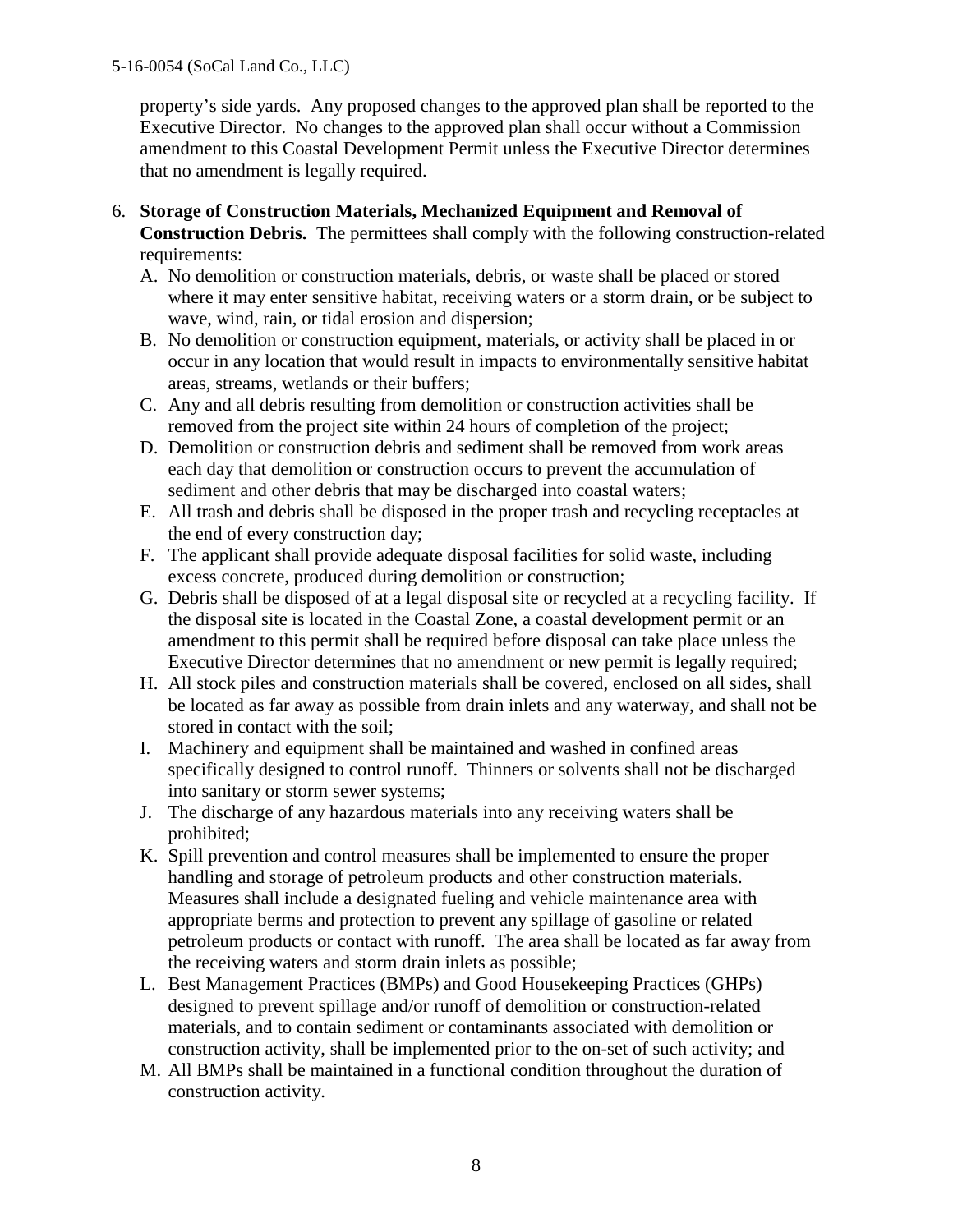- 7. **Assumption of Risk, Waiver of Liability and Indemnity.** By acceptance of this permit, the applicant acknowledges and agrees (i) that the site may be subject to hazards from waves, erosion, storm conditions, liquefaction, flooding, and sea level rise; (ii) to assume the risks to the applicant and the property that is the subject of this permit of injury and damage from such hazards in connection with this permitted development; (iii) to unconditionally waive any claim of damage or liability against the Commission, its officers, agents, and employees for injury or damage from such hazards; and (iv) to indemnify and hold harmless the Commission, its officers, agents, and employees with respect to the Commission's approval of the project against any and all liability, claims, demands, damages, costs (including costs and fees incurred in defense of such claims), expenses, and amounts paid in settlement arising from any injury or damage due to such hazards.
- 8. **Future Development.** This permit is only for the development described in Coastal Development Permit No. 5-16-0054. Pursuant to Title 14 California Code of Regulations Section 13250(b)(6), the exemptions otherwise provided in Public Resources Code Section 30610(a) shall not apply to the development governed by Coastal Development Permit No. 5- 16-0054. Accordingly, any future improvements to the residence and garage, foundations and patio authorized by this permit, including but not limited to repair and maintenance identified as requiring a permit in Public Resources Section 30610(d) and Title 14 California Code of Regulations Sections 13252(a)-(b), shall require an amendment to Permit No. 5-16- 0054 from the Commission or shall require an additional coastal development permit from the Commission or from the applicable certified local government.
- 9. **Public Rights.** The Coastal Commission's approval of this permit shall not constitute a waiver of any public rights that exist or may exist on the property. The permittee shall not use this permit as evidence of a waiver of any public rights that may exist on the property.
- 10. **Application Fee.** PRIOR TO ISSUANCE OF THE COASTAL DEVELOPMENT PERMIT, the applicant shall pay the balance of the application fee for the proposed new development and the after-the-fact development, which totals \$24,930.
- 11. **Deed Restriction.** PRIOR TO ISSUANCE OF THE COASTAL DEVELOPMENT PERMIT, the applicant shall submit to the Executive Director for review and approval documentation demonstrating that the landowners have executed and recorded against the parcel(s) governed by this permit a deed restriction, in a form and content acceptable to the Executive Director: (1) indicating that, pursuant to this permit, the California Coastal Commission has authorized development on the subject property, subject to terms and conditions that restrict the use and enjoyment of that property; and (2) imposing the Special Conditions of this permit as covenants, conditions and restrictions on the use and enjoyment of the Property. The deed restriction shall include a legal description of the entire parcel or parcels governed by this permit. The deed restriction shall also indicate that, in the event of an extinguishment or termination of the deed restriction for any reason, the terms and conditions of this permit shall continue to restrict the use and enjoyment of the subject property so long as either this permit or the development it authorizes, or any part, modification, or amendment thereof, remains in existence on or with respect to the subject property.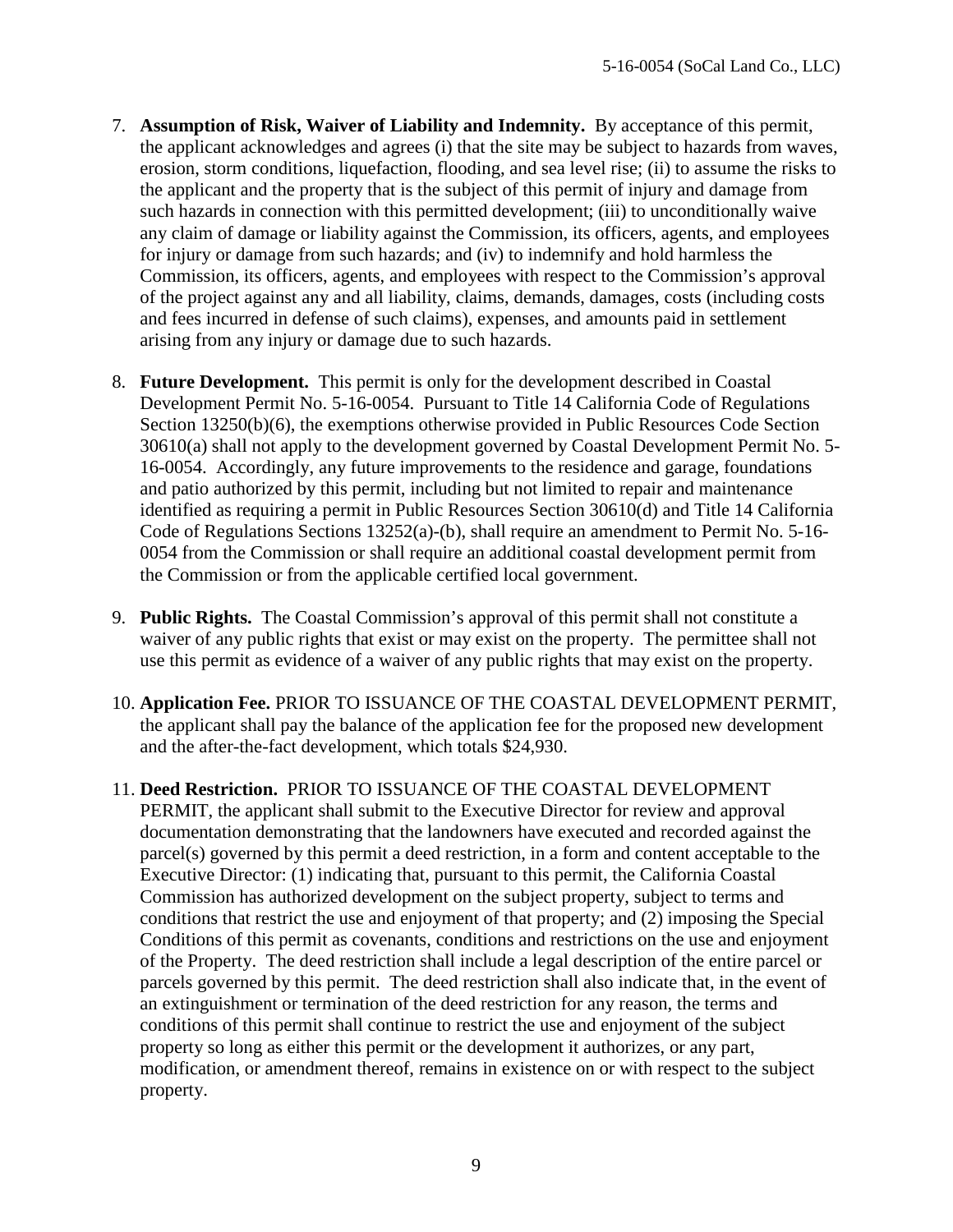# **IV. FINDINGS AND DECLARATIONS**

# **A. PROJECT LOCATION**

The project site is a vacant 18,111 sq.ft. bayfront lot located at 24 Harbor Island, a private gated island community within Newport Harbor, in the City of Newport Beach, Orange County (**Exhibit 1**). The single family residence previously on the site was demolished circa 2010, so the site is currently vacant. The Commission issued De Miminis waiver 5-10-131-W for a lot merger in August 2010 combining two adjacent lots into a single larger lot for residential purposes. The City of Newport Beach LCP Coastal Zoning Map designates the site as R-1 (Single Unit Residential) and the proposed project adheres to this designation. The project is located in an urbanized area of the bay. Harbor Island is a small private gated island in Lower Newport Harbor with approximately 30 single family residences. To the north of the project site at 24 Harbor Island is a private residential street, single family homes to the east and west and on the south facing side of the lot is an area of filled tidelands followed by the waters of Lower Newport Bay Harbor.

The harborside boundary line of this parcel separates private property from public tidelands. This is an adjudicated line established through a judgment rendered in Orange County Superior Court Case No. 23690 which was recorded 7/12/28 in book 181 page 162 of the County's official records. Harbor Island is surrounded by a strip of filled reclaimed public tidelands approximately 30 feet wide. Beyond the upland filled public tidelands are the submerged tidelands of Newport Bay. These filled public tidelands are part of a legislative trust grant to the County of Orange (Chapter 526, Statutes of 1919, later amended by Chapter 415, Statutes of 1975) which presently continues to manage these tidelands on behalf of the State of California. As a result of special legislation (Chapter 715, Statutes of 1984), the County of Orange entered into 49-year leases (beginning in 1988 through 2037) with the landowners on Harbor Island providing each landowner with the exclusive private use of the 30-foot wide area of filled public tidelands seaward of their private property lines for "landscaping and non-permanent recreational purposes as an adjunct to the residence*…"* such as patios, walks, dock access walks, and garden walls not exceeding 36 inches in height above natural grade, as well as "any and all improvements existing as of August 1, 1990." It is on this basis that the seawall appears to be allowed upon the filled and reclaimed former tidelands. Furthermore, prior to any lease of filled public tidelands (the current lease is a continuation of a 1983 interim lease for the filled and reclaimed former tidelands), in 1976, the County issued a permit for a 'non-commercial structure' at 24 Harbor Island and in 1977, the Commission issued CDP A-9-12-77-1847 for 'construction of 112-ft. long seawall to replace existing failed seawall' – the repair and maintenance of which is proposed as part of this permit – on public tidelands in front of 24 Harbor Island. Therefore, the subject seawall was an existing, County-permitted 'noncommercial structure' on State tidelands prior to the Lease agreement. The continued placement of the seawall on the public trust tidelands (including the proposed seawall improvements) appears to comport with the March 22, 1988 Tidelands Lease. The County represents that it will evaluate ongoing placement of the seawall on public trust tidelands when it considers extension or renewal of the Lease agreement. However, it is unclear whether the County has authority to extend or renew the current Lease agreement (which is authorized per Chapter 715 of Statutes 1984).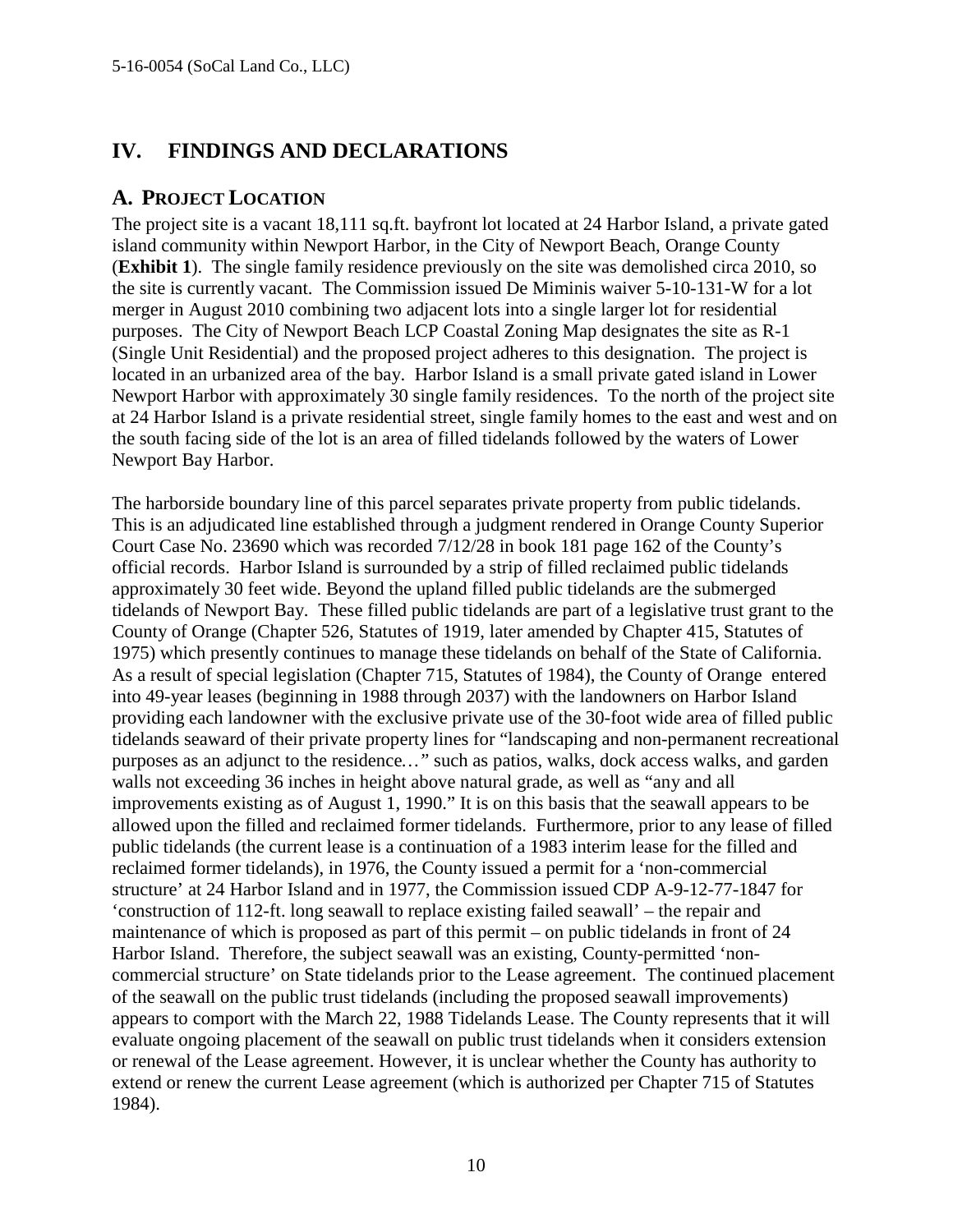The subject site is currently mostly vacant, with the exception of existing development within the public tidelands leasehold which consists of a grass lawn and a 9-ft. tall seawall. In the submerged tidelands, beyond the seawall is a private dock associated with the previous singlefamily residence use on the site. No work is proposed to the existing dock system under this permit application. The applicant is proposing new development on its private property and after-the-fact approval of development within the 30-foot wide area of filled public tidelands currently under lease.

### **PROJECT DESCRIPTION**

Within its private property lines, the applicant proposes construction of a new single-family residence, two-stories over a basement, 29-ft. high above finished grade, 8,254 sq. ft. livable space, 2,669 sq. ft. basement with a 1,504 sq. ft. attached 3-car garage, golf cart garage, and storage. The foundation of the proposed residence consists of a 30-in. thick mat slab with 10-in. thick poured in place concrete basement walls and wood framed construction above grade. Proposed grading (primarily for the proposed basement) consists of 2,400 cubic yards of cut, consisting of 1,700 cubic yards of export and 650 cubic yards of re-compaction on site. Shoring for the proposed basement and crawl space construction consists of 24-in. diameter concrete caissons, wide flange soldier piles, and wood lagging. Excavation at the site will extend to below the water table and will require dewatering. A proposed temporary dewatering system consisting of eight (8) wells up to 40 feet deep outside the shored excavation area will be required during construction. Waterproofing of the basement and crawl space is also proposed for the long term. The project includes hardscape and landscape areas up to the adjudicated mean high tide line that marks the bayward property line. The proposed landscaping plan includes a non-invasive, low water use, drought tolerant plant palette. A drainage system is proposed within the private property lines to treat and partially retain water runoff via enclosed planter boxes prior to discharge in order to eliminate direct discharge into Newport Bay. Downspouts will direct the roof drainage into one of four large enclosed planter boxes for biofiltration and storage prior to discharging to an existing storm drain pipe beneath Harbor Island Road. Project plans are included as **Exhibit #2.** 

A lawn, concrete walk, and raised planters are proposed in the public tidelands area under a County of Orange Lease. These improvements are considered *"landscaping and non-permanent recreational improvements"* and thus, are allowable uses per the County Lease of filled public tidelands. As previously stated, the existing seawall appears to be allowed on the State tidelands per the County Lease as an improvement existing as of August 1, 1990. Furthermore, the subject seawall at this site, 24 Harbor Island was in existence prior to the lease agreement. Additionally, the applicant is requesting after-the-fact approval for improvements made circa 2010 to the existing 112' long seawall previously constructed on public tidelands in front of the subject site. These improvements consisted of removal of the seawall's coping and installation of a new concrete coping atop the existing seawall panels, thus raising the height of the existing seawall to 9.00 ft. MLLW and reinforcement of the seawall by the addition of four (4), 20-25-ft. long concrete deadmen connecting to the seawall coping with three tie-backs rods each, for a total of twelve (12) approximately 30-ft. long tiebacks. As built seawall improvements are included as **Exhibit #3 – Seawall/Bulkhead Reinforcement Plan**. Additionally, installation of a wood guardrail is proposed for the top of the seawall.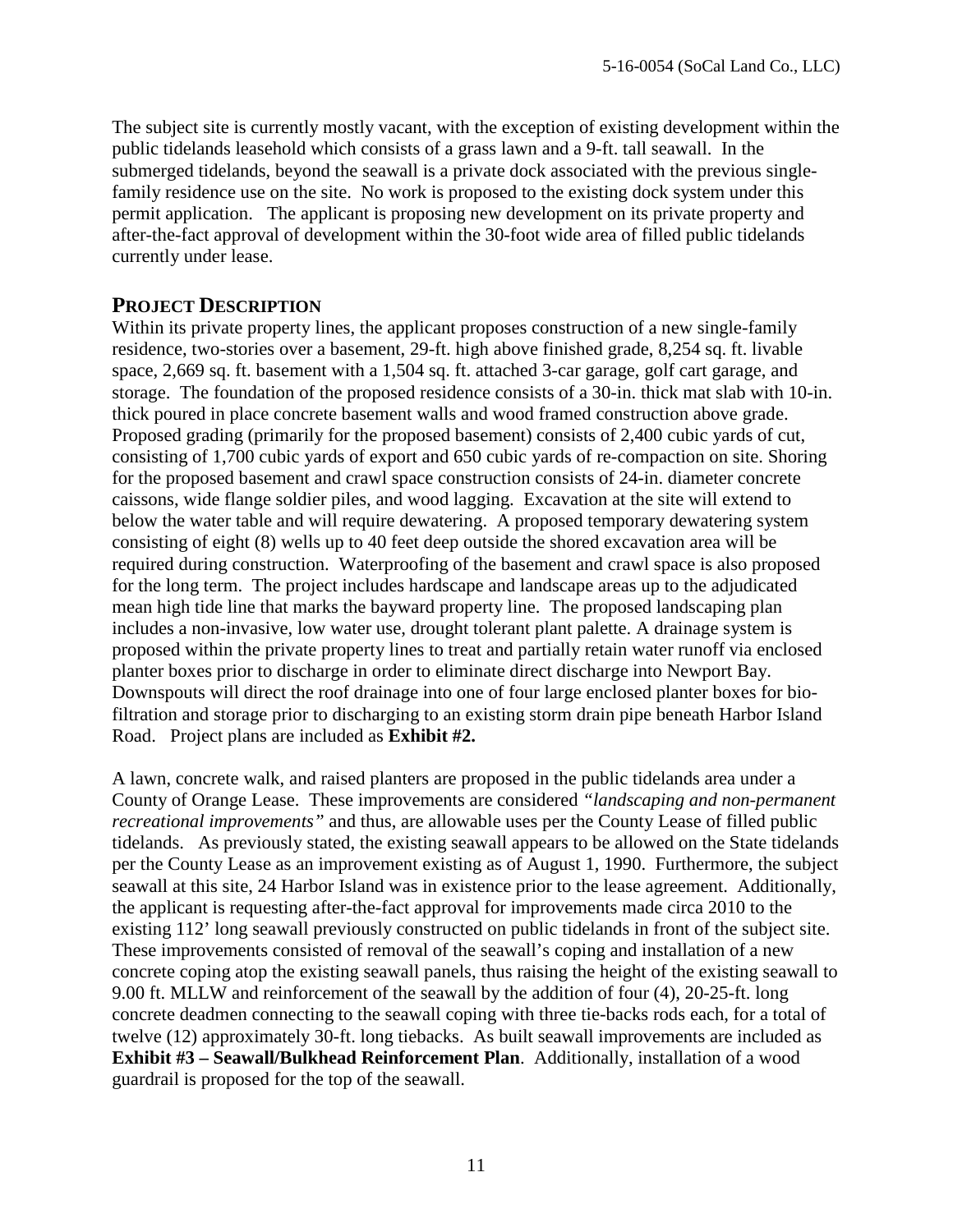## **PREVIOUS COMMISSION ACTIONS AT THE SITE**

A-11-15-74-4304 – Administrative Permit issued on December 3, 1974 for the construction of a 1-story, 11.5 feet high from finished grade, 315 sq. ft. residential greenhouse.

P-12-15-77-2446 – Coastal Development Permit issued on February 6, 1978 for a two-story addition to an existing two-story single-family dwelling; construction of swimming pool, spa and gazebo, 26 feet above centerline of frontage road.

A-9-12-77-1847 – Coastal Development Permit issued on October 18, 1977 for the construction of 112-ft. long new seawall to replace existing seawall which failed, existing dock to be temporarily removed and re-installed in the same location.

5-89-812 – DeMinimis Waiver effective September 15, 1989 to rebuild and relocate boat dock, pile and ramp within the U.S. Pierhead Line.

5-10-079 – DeMinimis Waiver effective May 10, 2010 for the after-the-fact approval of demolition of a single family residence. No additional development or grading is proposed. All debris removed from the site and disposed of at a location outside of the Coastal Zone

5-10-131 – DeMinimis Waiver effective August 13, 2010 for a lot line adjustment to combine two lots into one lot resulting in a 15,463 square foot (0.355 acre) lot. No additional development proposed.

### **STANDARD OF REVIEW**

The City of Newport Beach Local Coastal Plan (LCP) was recently certified on January 13, 2017. The proposed project includes development (i.e., single-family residence) located within the permit jurisdiction of the certified LCP and development (i.e., after-the-fact request for approval of seawall repair/reinforcements) located within the retained permit jurisdiction of the Commission. As the CDP application was submitted to the Commission and deemed complete prior to the City taking over CDP applications (based on LCP certification), the Commission retains the CDP application for processing instead of the local government. The standard of review for development within the City's LCP jurisdiction is the certified City of Newport Beach LCP. (Pub. Res. Code § 30604(b).) In addition, since the proposed project is located between the sea and the first public road, the landside development must also conform to the public access and recreation policies of the Coastal Act. (Pub. Res. Code § 30604(c).) The standard of review for development within the Commission's jurisdiction is Chapter 3 of the Coastal Act and the City's certified LCP may be used as guidance. (Pub. Res. Code § 30519(b).)

# **B. HAZARDS**

Section 30253 of the Coastal Act states, in pertinent part: *New development shall do all of the following:* 

*(a) Minimize risks to life and property in areas of high geologic, flood, and fire hazard.* 

*(b) Assure stability and structural integrity, and neither create nor contribute significantly to erosion, geologic instability, or destruction of the site or surrounding area or in any way*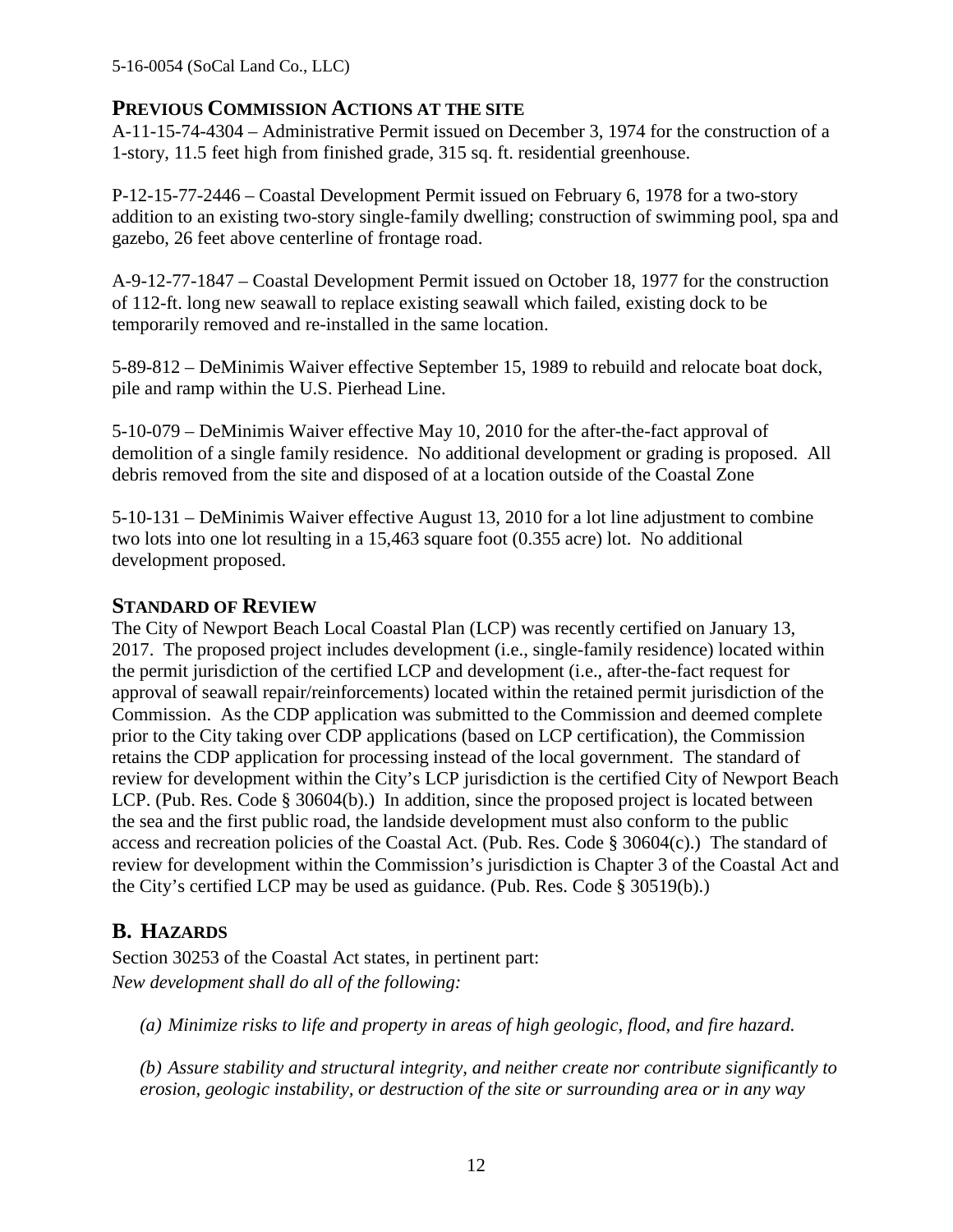*require the construction of protective devices that would substantially alter natural landforms along bluffs and cliffs.* 

Section 30235 of the Coastal Act states:

*Revetments, breakwaters, groins, harbor channels, seawalls, cliff retaining walls, and other such construction that alters natural shoreline processes shall be permitted when required to serve coastal dependent uses or to protect existing structures or public beaches in danger from erosion, and when designed to eliminate or mitigate adverse impacts on local shoreline sand supply. Existing marine structures causing water stagnation contributing to pollution problems and fishkills should be phased out or upgraded where feasible.* 

### City of Newport Beach LCP Policies

LUP Policy 2.8.1-1: *Review all applications for new development to determine potential threats from coastal and other hazards.* 

LUP Policy 2.8.1-2: *Design and site new development to avoid hazardous areas and minimize risks to life and property from coastal and other hazards.*

LUP Policy 2.8.1-4: *Require new development to assure stability and structural integrity, and neither create nor contribute significantly to erosion, geologic instability, or destruction of the site or surrounding area or in any way require the construction of protective devices that would substantially alter natural landforms along bluffs and cliffs.*

LUP Policy 2.8.6-5: *Permit revetments, breakwaters, groins, harbor channels, seawalls, cliff retaining walls and other structures altering natural shoreline processes or retaining walls when required to serve coastal-dependent uses or to protect existing principal structures or public beaches in danger from erosion and when designed to eliminate or mitigate adverse impacts on local shoreline sand supply, unless a waiver of future shoreline protection was required by a previous coastal development permit.*

LUP Policy 2.8.6-6: *Design and site protective devices to minimize impacts to coastal resources, minimize alteration of natural shoreline processes, provide for coastal access, minimize visual impacts and eliminate or mitigate adverse impacts on local shoreline sand supply.*

LUP Policy 2.8.6-8: *Limit the use of protective devices to the minimum required to protect existing development and prohibit their use to enlarge or expand areas for new development or for new development. "Existing development" for purposes of this policy shall consist only of a principal structure, e.g. residential dwelling, required garage, or second residential unit, and shall not include accessory or ancillary structures such as decks, patios, pools, tennis courts, cabanas, stairs, landscaping, etc.*

LUP Policy 2.8.6-9: *Require property owners to record a waiver of future shoreline protection for new development during the economic life of the structure (75 years) as a condition of approval of a coastal development permit for new development on a beach, shoreline or bluff that is subject to wave action, erosion, flooding, landslides or other hazard associated with*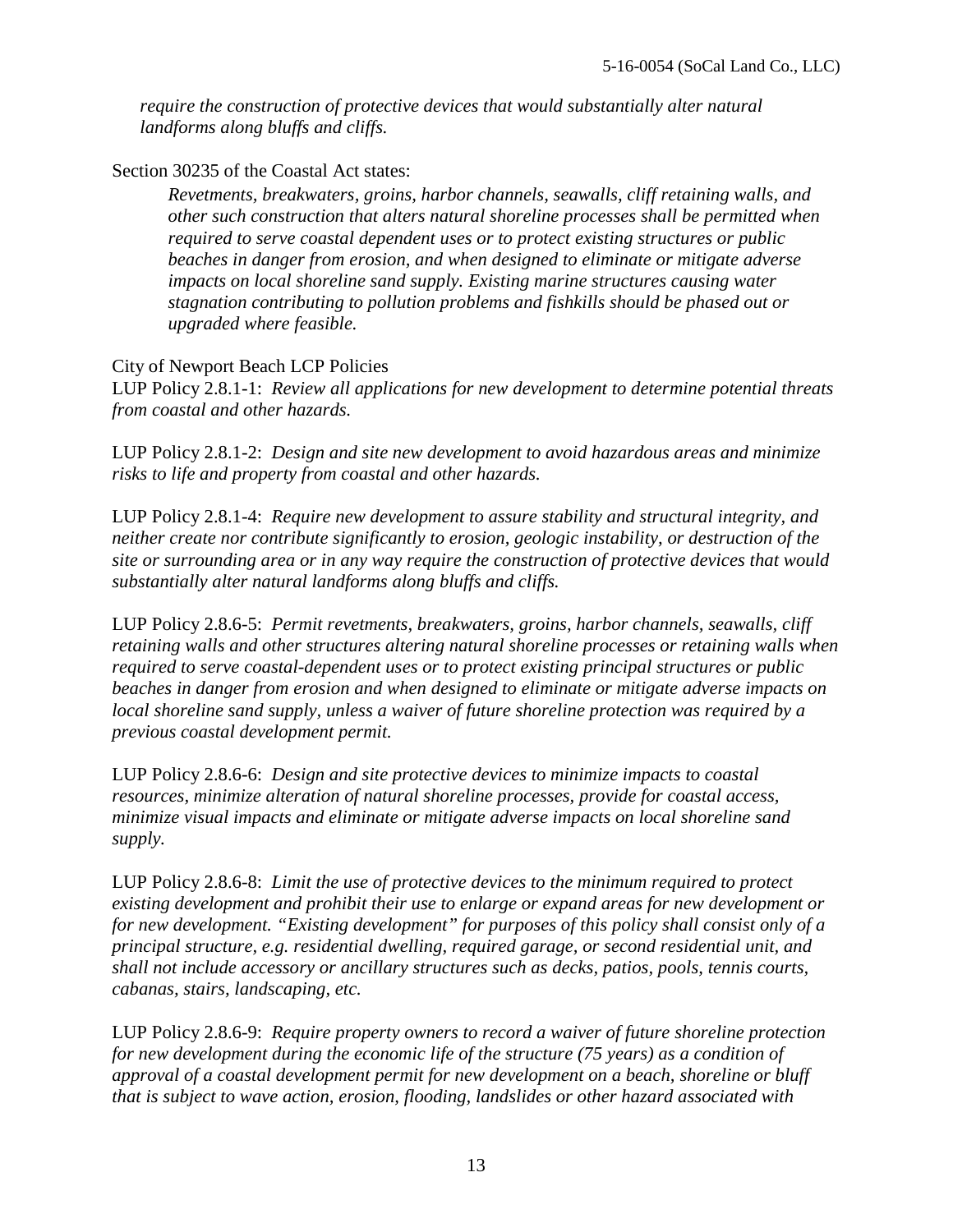*development on a beach or bluff. Shoreline protection may be permitted to protect existing structures that were legally constructed prior to the certification of the LCP, unless a waiver of future shoreline protection was required by a previous coastal development permit.*

IP Section 21.30.015.E.2(d) *– Coastal Hazards Report. On sites with an existing bulkhead, a determination as to whether the existing bulkhead can be removed and/or the existing or a replacement bulkhead is required to protect existing principal structures and adjacent development or public facilities on the site or in the surrounding area.* 

IP Section 21.30.015.E.2(e) *– Coastal Hazards Report. Identification of necessary mitigation measures to address current hazardous conditions such as siting development away from hazardous areas and elevating the finished floor of structures to be at or above the base flood elevation including measures that may be required in the future to address increased erosion and flooding due to sea level rise such as waterproofing, flood shields, watertight doors, moveable floodwalls, partitions, water-resistive sealant devices, sandbagging and other similar floodproofing techniques.* 

IP Section 21.30.030.C.3 – *Protective Structures. The following shall apply to the construction of protective structures:*

*(a) The construction of protective structures shall be prohibited, except to protect coastal-dependent uses, or public beaches in danger from erosion and when designed to eliminate or mitigate adverse impacts on local shoreline sand supply, and existing structures that are:* 

 *(1) Not subject to recorded waivers of future protection* 

*(2) Threatened by natural hazards, provided that the protective structures are limited to the minimum required to protect the existing structure and located on private land, not State tidelands.* 

*(b) Enlargement and Expansion of Land Areas. The construction of protective structures shall be prohibited for the purpose of enlarging or expanding areas for new development or for new development. However, this shall not preclude the expansion or encroachment into coastal waters to the minimum extent necessary to repair, maintain, or replace an existing protective device that is in general alignment with any adjacent protective device(s). Under no circumstances shall the backfill be used to create new usable land areas.*

*(d) Protective Devices Shall be Designed and Sited to:*

- *1. Be as far landward as possible and within private property, where feasible;*
- *2. Eliminate or mitigate adverse impacts to coastal resources;*
- *3. Minimize alteration of natural shoreline processes*
- *4. Provide for public access to State Tidelands and recreational areas and facilities*
- *5. Minimize visual impacts and maximize the enjoyment of the natural shoreline environment;*
- *6. Eliminate or mitigate adverse impacts on local shoreline sand supply*
- *7. To have the smallest footprint possible; and*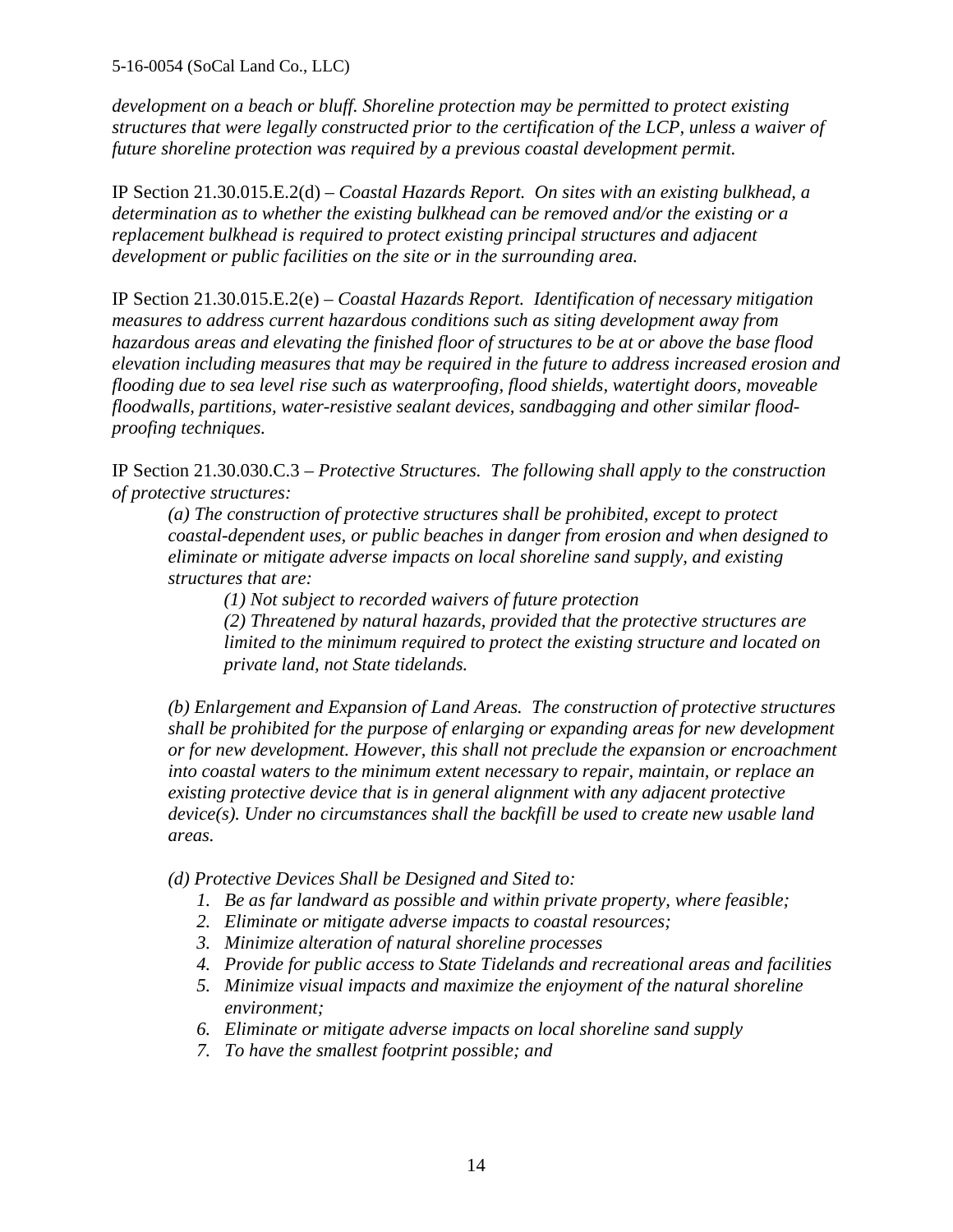*8. Cause no reduction in public access, use or enjoyment of the natural shoreline environment and preserve or provide access to public recreational lands and facilities.*

*(g) Limits on Authorization. Authorization of the protective device shall be limited to the development being protected. Such permits shall expire when the existing structure requiring protection is redeveloped, is no longer present, or no longer requires a protective device, whichever comes first. Coastal development permits shall also be conditioned to require the removal of shoreline protective devices when they are no longer needed.* 

*(h) Removal from State Tidelands Required. Encroachment permits and removal agreements shall be required for protective structures that are located on State tidelands and/or subject to potential future removal.* 

#### **Proposed Landside Development – Single Family Residence**

The standard of review for the proposed landside development is the City of Newport Beach certified LCP which requires that new development shall minimize risks to life and property in areas of high geologic, flood, and fire hazard and requires that new development shall not create or contribute significantly to erosion, geologic instability, or destruction of the site or surrounding area, or require construction of protective devices that substantially alter natural landforms along bluffs and cliffs.

As noted in the project description, the submitted plans for the proposed project show that the top of slab/finished floor elevation of the residence at the ground floor will be at 12.45 ft. MLLW and 2.54 ft. MLLW for a basement level (**Exhibit #2**). The basement level is proposed along the front street facing side of the residence. No living area is proposed for this basement level. Along the bay front facing side of the residence, closer to the seawall, the residence will not have an actual basement, but instead will have a crawl space with a top of slab elevation of 7.1 ft. MLLW. Thus, the project has been designed with a 12.45 ft. finished floor elevation for interior living space that is 4.65 ft. above the current highest high tide in the area (7.8 ft. MLLW). The current design flood elevation in Newport Bay is +9.0 feet MLLW and the finished floor would be 3.45 ft. above that elevation.

The applicant provided a Coastal Hazards Analysis prepared by William Simpson & Associates, Inc. (WSA Job #6838-4) dated November 25, 2015, a Technical Memorandum: Evaluation of Coastal Hazards prepared by Anchor QEA dated December 21, 2016 evaluating coastal hazards for the project based on the Commission's 2015 Sea Level Rise Policy Guidance, and an Addendum to the Anchor QEA Technical Memorandum dated May 18, 2017. The analysis identifies the highest high tide in the project area as 7.8-feet Mean Lower Low Water (MLLW). The analysis concludes that due to its location within a bay, the subject site is not subject to typical ocean waves and the associated wave run-up. In addition, it states that the beach area in front of the wall is stabilized and not subject to significant long term erosion, assuming erosion rates continue at their historic rate. The study concludes that wave run-up and erosion will not significantly impact the property over the proposed life of the development (75 years), but because the applicant's analysis used historic erosion rates, as opposed to accelerated erosion rates that may occur due to sea level rise, this conclusion may not be accurate.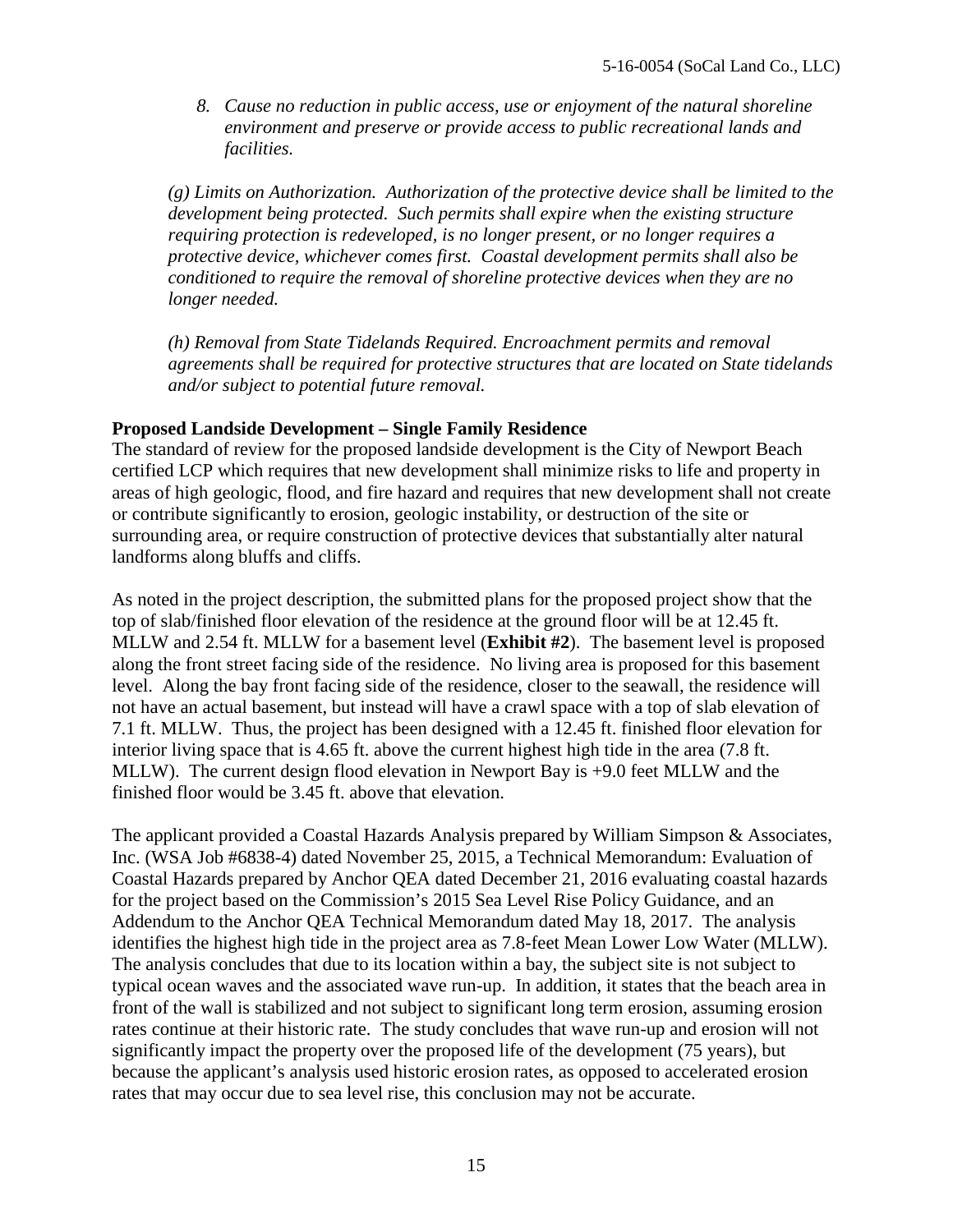The report notes that there have been no visible indications of shoreline change or landward movement of the Mean High Tide (MHT) Line. The position of the MHT line for this vacant lot is based on the position of the existing seawall. Since the site includes a seawall, the landward migration of the MHT has been blocked. Erosion in front of the seawall was found to be very small, but the report does not provide any estimates for erosion of the shoreline if the existing bulkhead were to be removed. The applicant/property owner leases a 30' wide portion of filled public tideland inland of the existing seawall, therefore, the actual inland extent of the MHT cannot be determined while the seawall is in place. Extrapolation of the future ground level without the seawall would suggest that the MHT line would be inland of the area covered by the lease.

It is in the May 18, 2017 Addendum to the Technical Memorandum dated December 21, 2016 that the conclusion is made that *"The seawall protecting 24 Harbor Island could be removed, since the base elevation of the house floor slab is at an elevation unlikely to be impacted by worst-case conditions and the basements are sufficiently waterproofed; e.g., sea level rise coupled with astronomical high tides and storms."* Thus, the proposed new development is found to not be reliant on the existing seawall. However, the Addendum report further opines that should the seawall be removed, slope protection would be required to prevent continued erosion and property line seawalls would be needed along the east and west property lines with adjacent homes to prevent adjacent property loss e.g., structural undermining of foundations and landscaping improvements. The applicant's expert concludes that the seawall repairs/improvements are thus necessary to protect adjacent existing private development.

Furthermore, the information provided includes a mid-range of sea level rise projection 75 years into the future that is an increase of 3.1 feet by 2092. Thus, a 3-foot rise in sea level would result in a flooding height of 10.8 feet MLLW (7.8 feet MLLW + 3 feet = 10.8 feet MLLW), and the residence would still be protected based on the designed floor height of the proposed structure (12.45 feet MLLW). However, the upper range of sea level rise projections by 2100, based on the 2012 National Research Council Report, is 5.5 feet. If there were to be a 5.5-foot rise, a still water level of 13.3-feet MLLW  $(7.8\text{-} feet + 5.5\text{-} feet = 13.3\text{-} feet MLLW)$  would result. The residence might be at risk from small waves generated within the bay, and the residence would have less than 1 inch (0.85 inches) of freeboard (the difference between the elevation of the structure and the elevation of the water). Also, much of the landscaping and patio areas could be routinely flooded during most high tide events. At 13.3-feet MLLW, water levels would be higher than the top of the slab/finished floor elevation of 12.45-feet MLLW on the inland side of the house, putting the floor at risk if the concrete footings were overtopped by waves. Therefore, the proposed development may be impacted by hazards related to sea level rise if the high amount of sea level rise (5.5 feet by 2100) occurs.

In considering sea level rise impacts, the Commission has recognized that there can be differences between the conditions that should be used in planning level analysis and those that are used in design decisions. It is important to understand the range of impacts from the highest possible sea level rise conditions; however, it may not be appropriate or possible to design all projects for the worst possible sea level rise projections. Thus, the Commission considers both the initial design, as well as options for adaptation, in cases where future sea level may exceed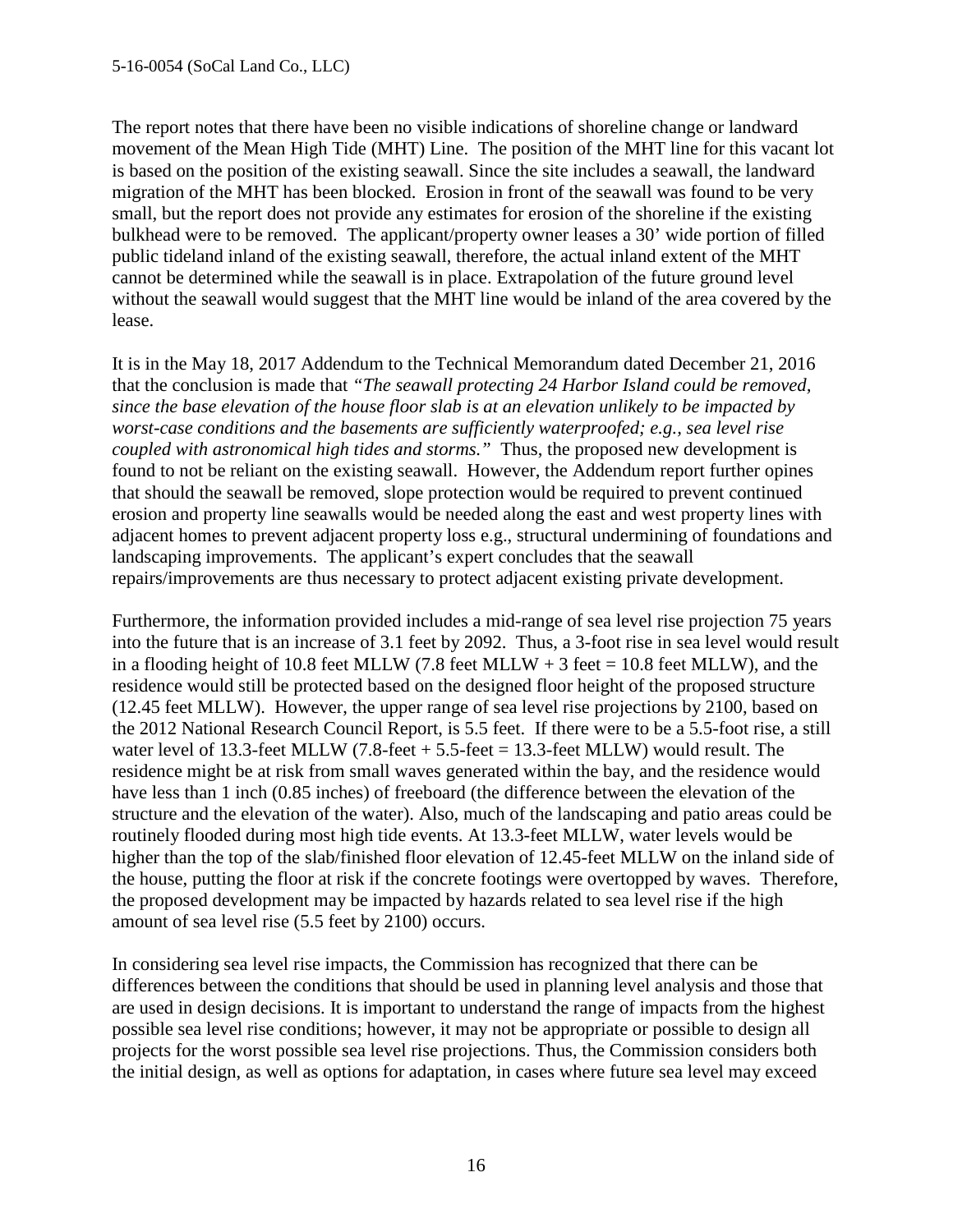the amount used in the initial design. In reviewing projects for flood risk and hazards related to sea level rise, the Commission considers both the design elements and the options for adaptation.

LCP Policies 2.8.1-2 and 2.8.1-4 state that new development shall be designed and sited to minimize risks to life and property form coastal and other hazards and states that new development shall not contribute to the destruction of the site or surrounding area or in any way require the construction of protective devices that would substantially alter natural landforms along bluffs and cliffs. Construction of a new seawall would lead to significant erosion/destruction of beach area in front of the seawall. Current aerial images of Harbor Island provide evidence of such erosion on sites near to the subject site. In the following image there is a beach at 4 Harbor Island, which has no apparent seawall, whereas, the site at 1 Harbor Island clearly has a seawall but little to no beach. Such effects will become more pronounced on Harbor Island with sea level rise.



The effects of seawalls generally in this location, including destruction on biological resources, and public access and recreation are discussed in those sections of this staff report.

The Hazard Analysis states that if sea level rises the amount predicted by the upper end of the National Research Council's 2012 report, "obviously, the entire Newport Bay area would be affected […] and regional efforts to mitigate the potential flooding hazard shall be taken." This statement highlights the importance of planning ahead for possible sea level rise, notifying future property owners of potential hazards, understanding the impacts of adaptation options on coastal resources, and planning regionally. Efforts should be taken by the City of Newport Beach and County of Orange, including in their capacities as Trustees of public tidelands in Newport Harbor, to create such a regional adaptation plan.

Based on the LCP policies cited above, the proposed new development (i.e., new single family residence) cannot rely on the existing seawall or the repairs/reinforcements undertaken in 2010, nor may a future seawall that extends the footprint of the subject shoreline protective device seaward be allowed in order protect the structure, as discussed below, in the next section. For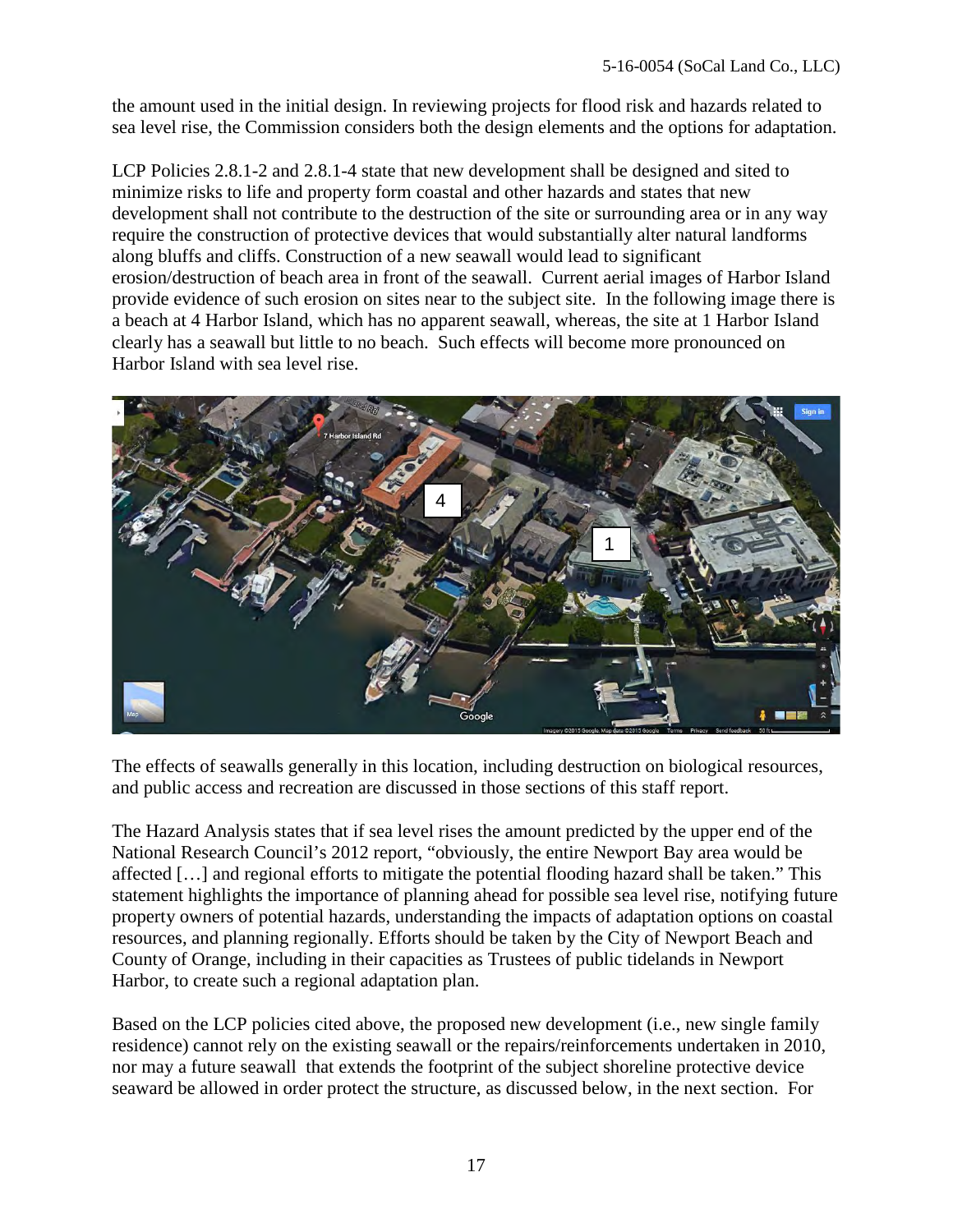the proposed new single family residence, the applicant proposes a design that accommodates a significant amount of future sea level rise, but less-than-worst-case sea level rise condition. The top of slab/finished floor for the residence is designed to be above the still water level that will result from a 3-foot rise in sea level without reliance on the existing seawall. To further adapt to potential flooding from a higher level of sea level rise, without the need of a protective device, the foundation, crawl space and basement level are proposed to be fully waterproofed. The Commission finds that the proposed residence is setback and sited so that it does not contribute to the destruction of the site or surrounding area per LUP Policy 2.8.1-4 requiring new development assure stability and structural integrity, and neither create nor contribute significantly to erosion, geologic instability, or destruction of the site or surrounding area or in any way require the construction of protective devices that would substantially alter natural landforms along bluffs and cliffs.

Therefore, to ensure that the proposed new development does not contribute to the destruction of the surrounding area nor contribute significantly to erosion throughout the life of the development that is approved under this permit, and consistent with the policies of the certified LCP, the Commission imposes **Special Condition 1** requiring the applicant agree that no future expansion of the existing shoreline protective device shall be undertaken to protect the landside development approved pursuant to this CDP, including but not limited to, the residence and garage, foundations, patio and any future improvements, in the event that the development is threatened with damage or destruction from waves, erosion, storm conditions, flooding, sea level rise or other natural hazards in the future. Special Condition 1 also requires that the landowner remove the development authorized by this permit if any government agency has ordered that the structure is not to be occupied due to the hazards identified above. The landowner must also remove any recoverable debris associated with the development that should fall into bay waters before they are removed.

As stated previously, in permitting projects given sea level rise concerns, the Commission recognizes differences that should be used in planning level analysis and those used for specific project design conditions. Thus, the Commission considers both initial design and options for adaptation in cases where future sea level rise may exceed the amount used in initial design, as is the case here. Therefore, in addition to the fact that the foundation, crawl space and basement level will be waterproofed, if worst-case scenario sea level rise threatens the finished floor level of the residence, as is a definite possibility as discussed above, such that a government agency orders the structure not to be occupied due to those hazards, Special Condition 1 requires the landowner to remove the development. Given the facts of this project, the Commission finds the applicant's landside proposal, as conditioned, is adequately designed and sited to minimize risk to life and property from coastal and other hazards, consistent with LUP Policy 2.8.1-2.

Although no shoreline protection is necessary to protect the proposed residence, the proposed development is located in an area where coastal hazards exist and can adversely impact the development. Therefore, the Commission imposes **Special Condition 7**, which requires the applicant to assume the risk of development.

**Proposed Tidelands Development – ATF Seawall Reinforcement and New Wood Railing**  The existing seawall is seaward of the proposed new development and outside the applicant's property line on public tidelands. Tidelands, submerged lands, lands subject to the Public Trust,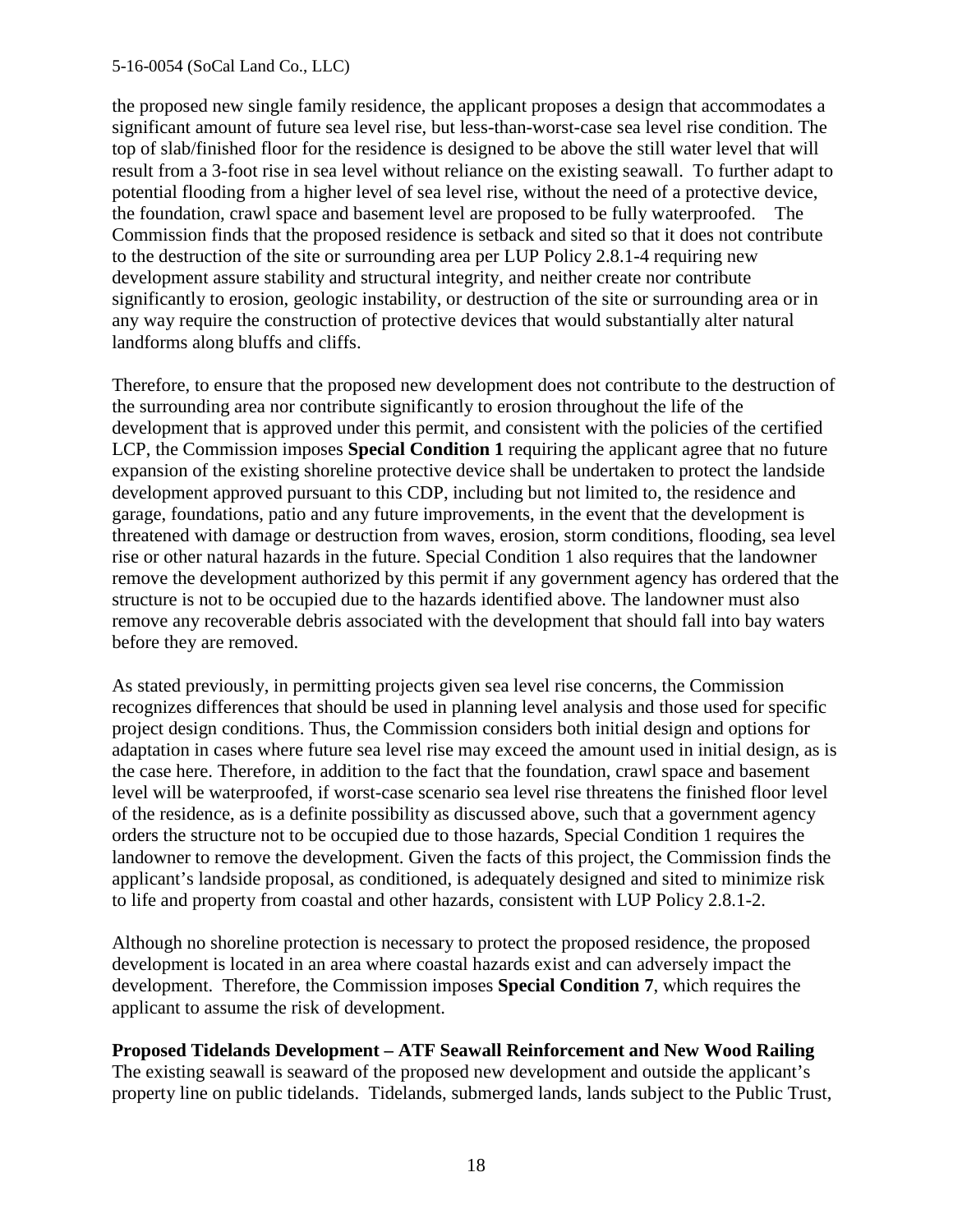or lands that were subject to the Public Trust at any time are within the Commission's retained, original jurisdiction. (Pub. Res. Code § 30519(b).) Therefore, the Chapter 3 policies of the Coastal Act are the standard of review and the City's certified LCP serves as guidance in the review of the after-the-fact (ATF) seawall repairs/reinforcements.

In 2010, seawall repairs commenced after a DeMinimis Waiver was issued by the Commission for the demolition of the single family residence previously on the site. These repairs/reinforcements were made without the benefit of a coastal development permit. These improvements consisted of removal of the seawall's coping and installation of a new concrete coping atop the existing seawall panels, thus raising the height of the existing seawall to 9.00 ft. MLLW and reinforcement of the seawall by the addition of four (4), 20-25-ft. long concrete deadmen connecting to the seawall coping with three tie-backs rods each, for a total of twelve (12) approximately 30-ft. long tiebacks. The applicant is now requesting after-the-fact approval of these seawall repairs as the seawall is deemed necessary to protect existing development adjacent to the subject site (*i.e.*, neighboring properties) by the information provided by the applicant's coastal hazards expert. The applicant also proposes to install a new wood fence railing on top of the improved seawall for safety considerations.

As previously stated, in the late 1970's both the County of Orange and the Commission permitted the demolition of an existing seawall and construction of a new seawall at the subject site. The seawall is now located within an area of public tidelands leased to the property owner/applicant for its exclusive, private enjoyment. It appears to the Commission (and appears to be the County's position) that the existing seawall is authorized pursuant to the 1988 lease agreement which specifies as allowable uses "any and all improvements existing as of August 1, 1990." Furthermore, the current lease agreement was authorized by special legislation (Chapter 715 of Statutes 1984) which effectively declared the Legislature's position that the status of the filled and reclaimed tidelands rendered them unnecessary for public trust uses for the duration of the lease. Although only guidance for the ATF seawall repairs/reinforcements component of this project located on State Tidelands, the 2017 certified City of Newport Beach LCP contains a requirement to limit authorization of shoreline protective devices such as seawalls and require their removal once the existing structures requiring protection is redeveloped, is no longer present, or no longer require a protective device. The LCP also requires removal agreements for protective structures located on State tidelands and/or subject to potential future removal. The seawall at this subject site and all other seawalls on State tidelands surrounding Harbor Island are subject to potential future removal at the time when the County's tidelands Leases expire in 2037. It is unclear that the County has the authority to extend the current Lease or to enter into a new lease for private use of the public trust tidelands beyond the current Lease term, but the County represents that it may re-negotiate and re-enter into a new lease at the expiration of the current Lease. Therefore, the Commission imposes **Special Condition 2** which limits authorization of the landscaping, concrete walk, raised planters, guardrail and after-the-fact improvements to the existing seawall within State tidelands to the term of the existing Lease agreement between the applicant and the County. Beyond the term of the lease, the applicant shall either remove the improvements or provide proof of a Lease extension or renewal that authorizes or allows for continued placement of the seawall and other improvements upon the State tidelands.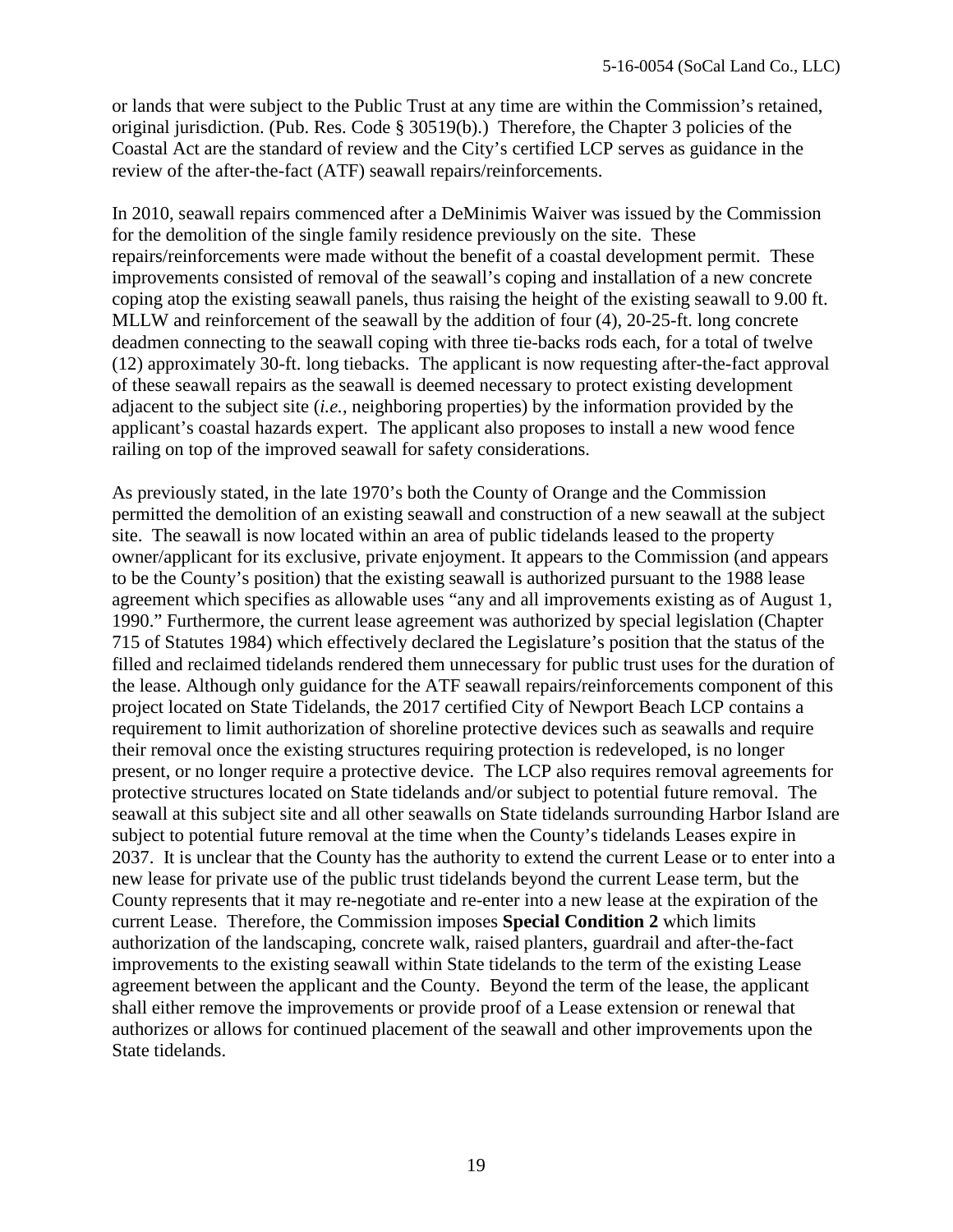At this time, although the seawall (including ATF repairs/improvements) is not necessary to protect the proposed residence at 24 Harbor Island, but it was deemed necessary by the applicant's expert to be necessary to protect neighboring existing development. Considering that fact, the seawall was legally permitted, and the applicant may repair and maintain it. The improvements to the seawall that the applicant undertook did not involve the actual concrete panels that make up the seawall and thus did not increase the footprint of the seawall, or move the seawall further seaward. The method of repair and maintenance did not result in adverse environmental impacts, was not inconsistent with Coastal Act requirements, and is the feasible alternative that avoids adverse impacts to existing development adjacent to the proposed new development site and to erosion rates as concluded by the Hazard Analysis provided by the applicant.

Since coastal processes are dynamic and structural development may alter the natural environment, future development adjacent to the site on public tidelands could adversely affect future shoreline conditions if not properly evaluated and potentially may result in a development which is not consistent with the Chapter 3 policies of the Coastal Act. In order to ensure that development on the site does not occur which could potentially result in adverse impacts to coastal processes, the Commission imposes **Special Condition 8** informing the applicant and any future property owners that future development at the site requires an amendment to this Coastal Development Permit No. 5-16-0054 or a new coastal development permit. Thus, as conditioned, the Commission finds that the proposed project is consistent with Section 30253 of the Coastal Act.

# **C. PUBLIC ACCESS & RECREATION**

### Coastal Act Section 30210 states:

*In carrying out the requirement of Section 4 of Article X of the California Constitution, maximum access, which shall be conspicuously posted, and recreational opportunities shall be provided for all the people consistent with public safety needs and the need to protect public rights, rights of private property owners, and natural resource areas from overuse.*

### Coastal Act Section 30211 states:

*Development shall not interfere with the public's right of access to the sea where acquired through use or legislative authorization, including, but not limited to, the use of dry sand and rocky coastal beaches to the first line of terrestrial vegetation.*

### Coastal Act Section 30212 states:

*(a) Public access from the nearest public roadway to the shoreline and along the coast shall be provided in new development projects except where: (1) it is inconsistent with public safety, military security needs, or the protection of fragile coastal resources, (2) adequate access exists nearby, or, (3) agriculture would be adversely affected. Dedicated accessway shall not be required to be opened to public use until a public agency or private association agrees to accept responsibility for maintenance and liability of the accessway.* 

*(b) For purposes of this section, "new development" does not include:*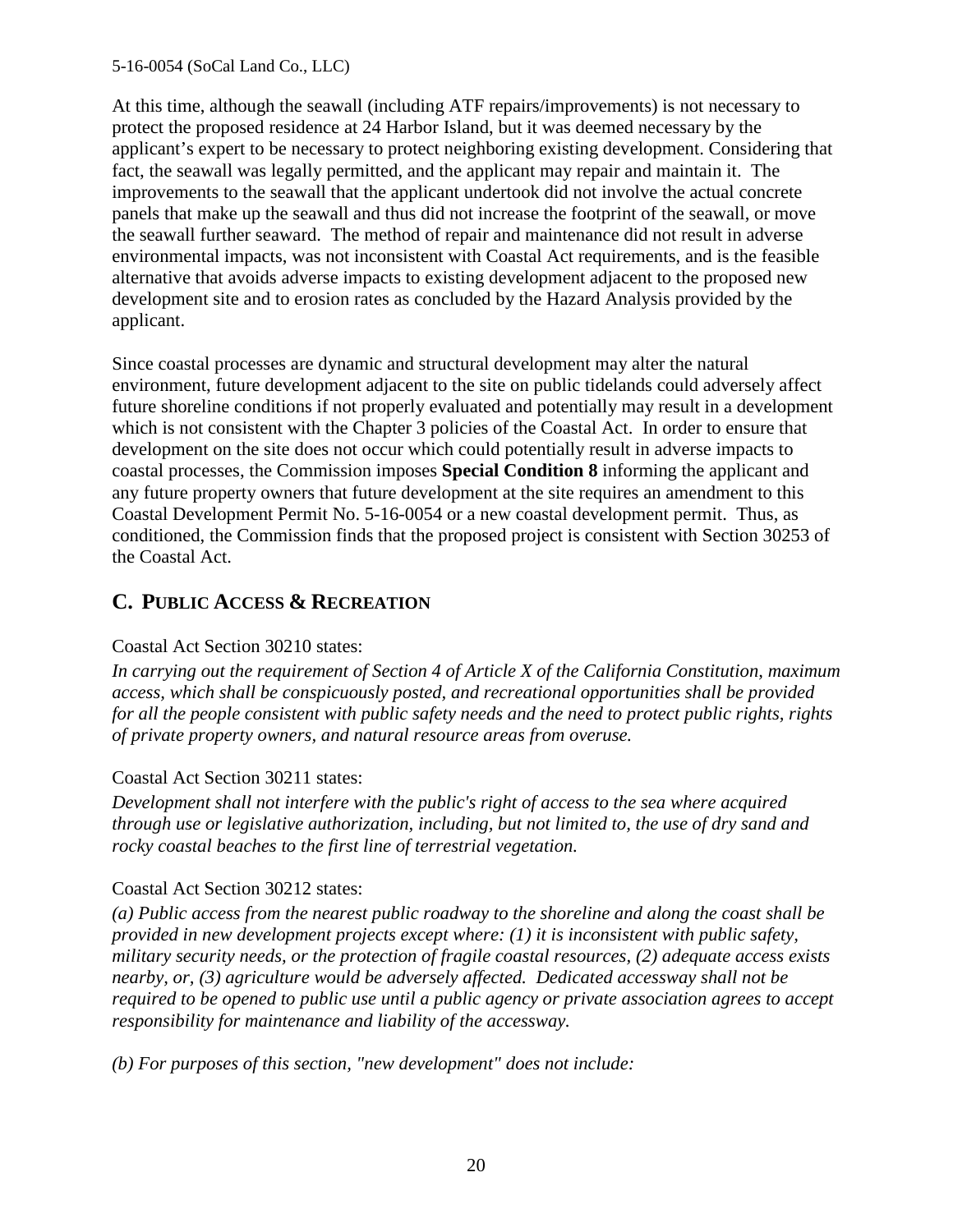*(1) Replacement of any structure pursuant to the provisions of subdivision (g) of Section 30610.* 

*(2) The demolition and reconstruction of a single-family residence; provided, that the reconstructed residence shall not exceed either the floor area, height or bulk of the former structure by more than 10 percent, and that the reconstructed residence shall be sited in the same location on the affected property as the former structure.* 

*(3) Improvements to any structure which do not change the intensity of its use, which do not increase either the floor area, height, or bulk of the structure by more than 10 percent, which do not block or impede public access, and which do not result in a seaward encroachment by the structure.* 

*(4) The reconstruction or repair of any seawall; provided, however, that the reconstructed or repaired seawall is not seaward of the location of the former structure.* 

*(5) Any repair or maintenance activity for which the commission has determined, pursuant to Section 30610, that a coastal development permit will be required unless the commission determines that the activity will have an adverse impact on lateral public access along the beach.* 

*As used in this subdivision "bulk" means total interior cubic volume as measured from the exterior surface of the structure.*

*(c) Nothing in this division shall restrict public access nor shall it excuse the performance of duties and responsibilities of public agencies which are required by Sections 66478.1 to 66478.14, inclusive, of the Government Code and by Section 4 of Article X of the California Constitution.* 

### Coastal Act Section 30220 states:

*Coastal areas suited for water-oriented recreational activities that cannot readily be provided at inland water areas shall be protected for such uses.* 

#### Coastal Act Section 30221 states:

*Oceanfront land suitable for recreational use shall be protected for recreational use and development unless present and foreseeable future demand for public or commercial recreational activities that could be accommodated on the property is already adequately provided for in the area.* 

#### Coastal Act Section 30222 states:

*The use of private lands suitable for visitor-serving commercial recreational facilities designed to enhance public opportunities for coastal recreation shall have priority over private residential, general industrial, or general commercial development, but not over agriculture or coastal-dependent industry.* 

#### Coastal Act Section 30224 states:

*Increased recreational boating use of coastal waters shall be encouraged, in accordance with this division, by developing dry storage areas, increasing public launching facilities, providing*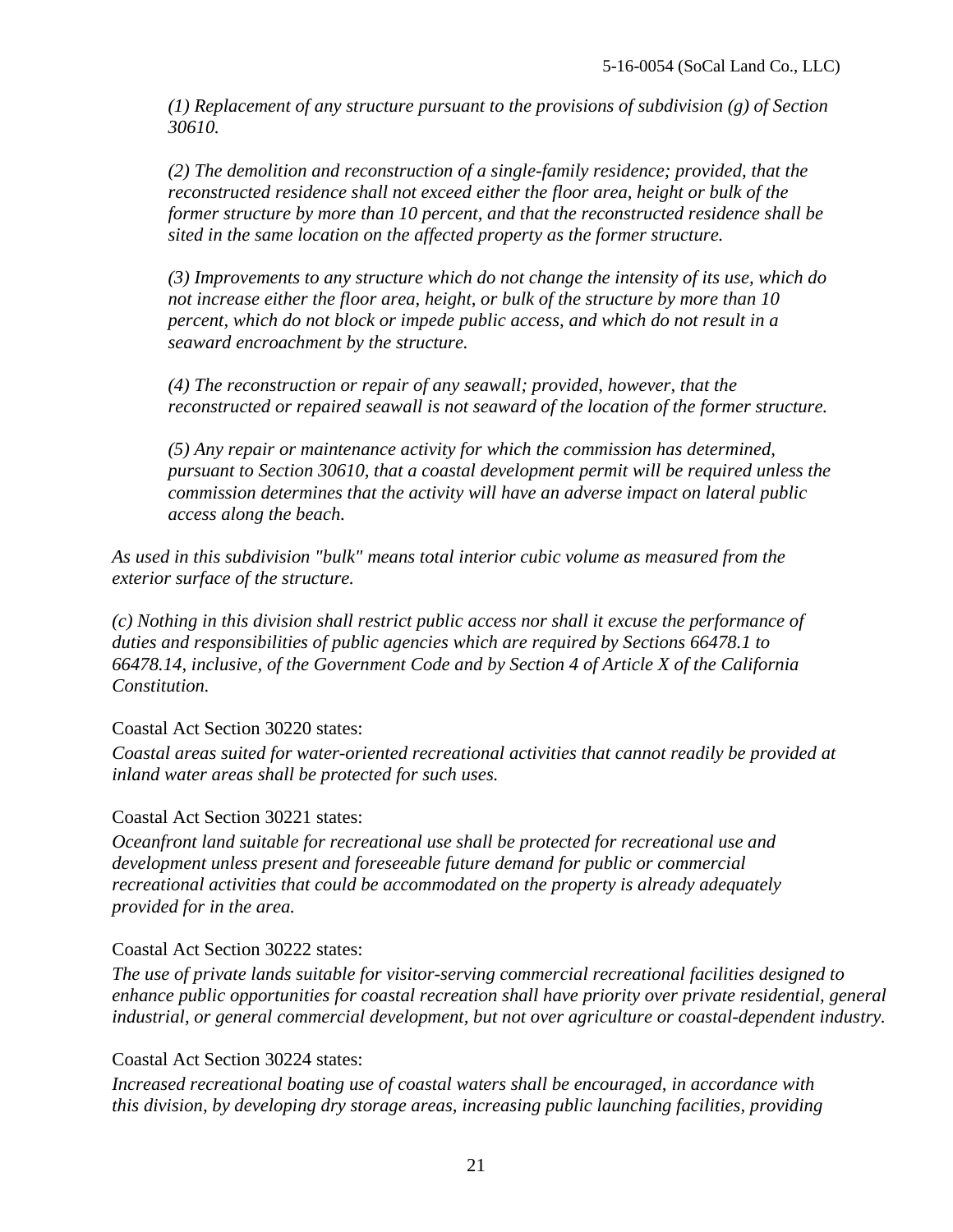*additional berthing space in existing harbors, limiting non-water-dependent land uses that congest access corridors and preclude boating support facilities, providing harbors of refuge, and by providing for new boating facilities in natural harbors, new protected water areas, and in areas dredged from dry land.* 

LUP Policy 2.5.2.1, in part: *Administer the use of tidelands and submerged lands in a manner consistent with the tidelands trust and all applicable laws including…and the Coastal Act.* 

LUP Policy 2.5.2-2*: Promote the public's right of access to the ocean, beach, and bay and to the provision of coastal-dependent uses adjacent to the water in the leasing or re-leasing of publicly owned land.* 

LUP Policy 2.5.2-3: *Evaluate and ensure the consistency of the proposed use with the public trust restrictions and the public interest at the time any tideland lease is re-negotiated or renewed.* 

LUP Policy 3.1.1-6: *Continue to cooperate with the State Department of Parks and Recreation, the State Department of Fish and Game, the State Coastal Conservancy, Orange County, and private organizations to protect, expand and enhance public access to and along the shoreline and to beaches, coastal parks and trails.* 

LUP Policy 3.1.1-11: *Require new development to minimize impacts to public access to and along the shoreline.* 

LUP Policy 3.1.1-12: *Implement building design and siting regulations to protect public access through setback and other property development regulations of the Zoning Code that control building placement.* 

LUP Policy 3.1.4-7: *Design and site bulkheads to protect the character of the existing shoreline profiles and avoid encroachment onto public tidelands.* 

LUP Policy 3.1.4-8: *Limit bulkhead expansion or encroachment into coastal waters to the minimum extent necessary to repair, maintain, or replace an existing bulkhead and do not allow the backfill to create new usable residential land areas.* 

LUP Policy 3.2.1-1: *Protect, and where feasible, expand and enhance recreational opportunities in the coastal zone.* 

IP Section 21.48.085.D – Public Trust Lands - Leases

*2. Land Use. Land uses shall be consistent with the Public Trust land use restrictions. Priority shall be given to the provision of coastal-dependent uses.* 

*3. Public Access. Public access shall be provided in a manner consistent with Chapter 21.30A (Public Access and Recreation) and the public access and recreation policies of Chapter 3 of the Coastal Act.*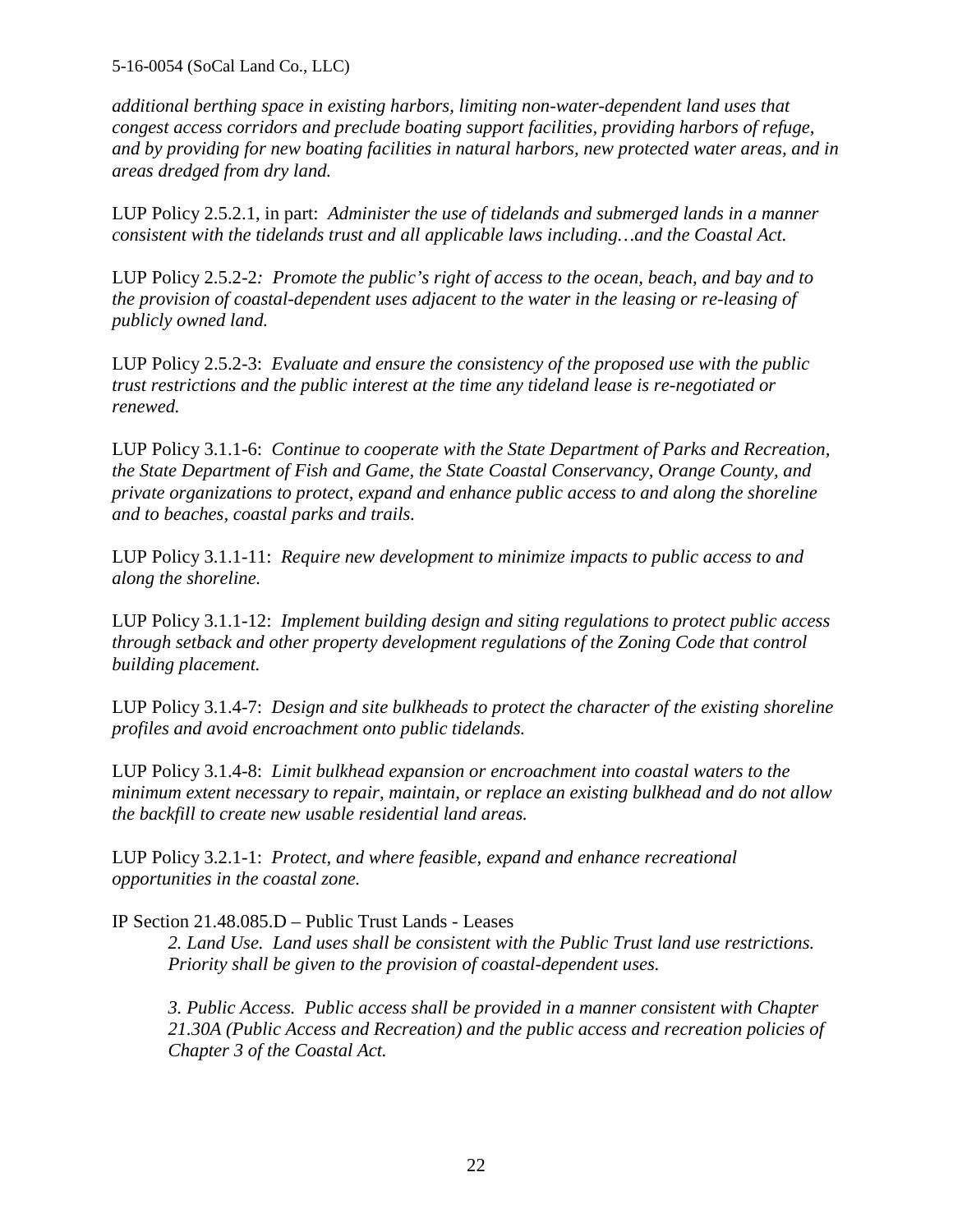IP Section 21.30.030.C.3 – *Protective Structures. The following shall apply to the construction of protective structures:*

*(g) Limits on Authorization. Authorization of the protective device shall be limited to the development being protected. Such permits shall expire when the existing structure requiring protection is redeveloped, is no longer present, or no longer requires a protective device, whichever comes first. Coastal development permits shall also be conditioned to require the removal of shoreline protective devices when they are no longer needed.* 

*(h) Removal from State Tidelands Required. Encroachment permits and removal agreements shall be required for protective structures that are located on State tidelands and/or subject to potential future removal.* 

#### **Effects of Seawalls Generally**

Seawalls are known to interrupt normal processes of erosion and sediment transport, which can lead to regional sediment starvation in beaches, inconsistent with Coastal Act policies protecting access and recreation. In addition, shoreline protection is placed on waterfront areas that are protected for public access and recreational uses. In this case, part of the site is public trust tidelands (though as stated above, per Chapter 715 of Statutes 1984, for the duration of the existing lease, the filled and reclaimed tidelands were deemed unnecessary for public trust uses). The adjudicated boundary line lies within the existing garden on the seaward side of the proposed residence and the existing seawall is located on public trust land. Generally speaking (and in the long-term for the current project site given the uncertainty of whether the County has legal authority to extend the current lease which allows for ongoing placement of the seawall), public trust lands must be protected for public trust allowed uses, such as public recreational piers, visitor-serving facilities, and boating facilities. The tidelands in Newport Harbor were granted by legislation to the County of Orange and City of Newport Beach. Public Trust doctrine traditionally describe navigation, commerce and fisheries as the acceptable uses within public tidelands, but these uses have been broadened to include the right of the public to fish, hunt, bathe, swim; boating and general recreation; preservation; scientific study; use as open space; and the right of the public to use the bottom of the navigable waters for anchoring, walking, or standing. The grant to the County specifically delineates the allowable uses of the filled tidelands on this project site, stipulating that the tidelands at the project site can only be used for purposes of general statewide interest, including the operation of docks and similar structures, recreational facilities, preservation of nature for scientific study, open space, and wildlife habitat. (It seems these allowable uses do not constrain the subject site in light of Chapter 715 of Statutes 1984 and the existing lease agreement which have the effect of allowing occupation of the public trust tidelands for private use by the abutting landowner for limited duration.)

When seawalls/bulkheads are constructed along the shores of Newport Bay they have a generally consistent design that involves placing a vertical sheetpile, embedded in bedrock, parallel to the shoreline. To provide lateral support, tie backs are affixed to the seawall coping, extending landward, that are embedded in soil or a large block of concrete known as a 'deadman' behind the wall. As described in the 'Hazards' portion of these findings, such walls lead to erosion of the soils and beach in front of the seawall.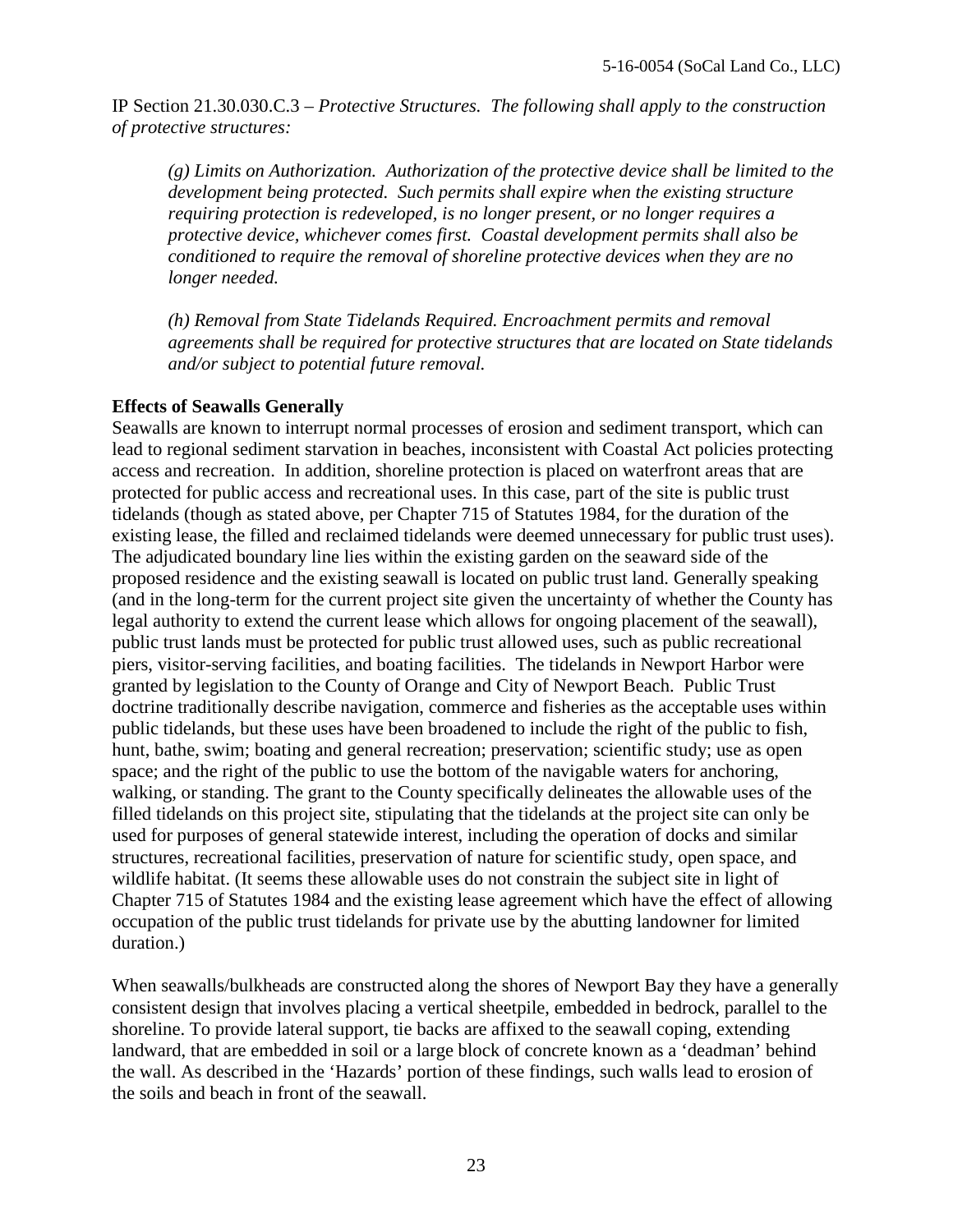Where the shoreline is eroding and armoring is installed, the armoring will eventually define the boundary between the bay and the upland. On an eroding shoreline, a beach will exist between the shoreline or waterline as long as sand is available to form a beach. As erosion proceeds, the profile of the beach also retreats and the beach area migrates inland. This process stops, however, when the backshore is fronted by a hard protective structure such as a seawall/bulkhead. While the shoreline on either side of the armor continues to retreat, shoreline in front of the armor eventually stops at the armoring. The beach area will narrow, being squeezed between the moving shoreline and the fixed backshore. Eventually, there will be no available dry beach area and the shoreline will be fixed at the base of the structure. In the case of an eroding shoreline, this represents the loss of a beach as a direct result of the armor.

Additionally, rising sea levels must be taken into consideration. There is a growing body of evidence that there has been an increase in global temperature and that an increase in sea level can be expected to accompany this increase in temperature (some shoreline experts have indicated that sea level could rise by as much as 5.5 feet by the year 2100). Mean sea level and projected sea level rise affects shoreline erosion in several ways, and an increase in the average sea level will exacerbate all these conditions. On the California coast the effect of a rise in sea level will be the landward migration of the intersection of the ocean/bay with the shore, leading to a faster loss of the beach as the beach is squeezed between the landward migrating ocean and the fixed backshore.

#### **Proposed Landside Development – Single Family Residence**

Expanding the existing wall or placement of a new seawall to protect the proposed single family residence would preclude the future public use of the area if and as it becomes available upon expiration of the lease, including the public trust lands, for recreational uses. Even a wall located further landward will eventually stop the inland migration of beach, that with rising sea level, will become submerged, which prevents the natural inland migration of the public trust tidelands. Thus, a shoreline protective device at the site would be inconsistent with public access and recreation policies of the certified LCP. Thus, the residence as proposed, is the feasible alternative that will avoid future impacts to public access because it has been designed in a manner that will not require shoreline protection. To ensure that future impacts to public access resources identified above are avoided throughout the life of the development that is approved under this permit, thereby enabling the Commission to find the development consistent with the certified LCP and public access and recreation policies of the Coastal Act, noted above, the Commission imposes **Special Condition 1** requiring the applicant agree that no future expansion of the existing shoreline protective device shall be undertaken to protect the landside development approved pursuant to this CDP, including but not limited to, the residence and garage, foundations, patio and any future improvements, in the event that the development is threatened with damage or destruction from waves, erosion, storm conditions, flooding, sea level rise or other natural hazards in the future. **Special Condition 1** also requires that the landowner remove the development authorized by this permit if any government agency has ordered that the structure is not to be occupied due to the hazards identified above. The landowner must also remove any recoverable debris associated with the development that should fall into bay waters before they are removed.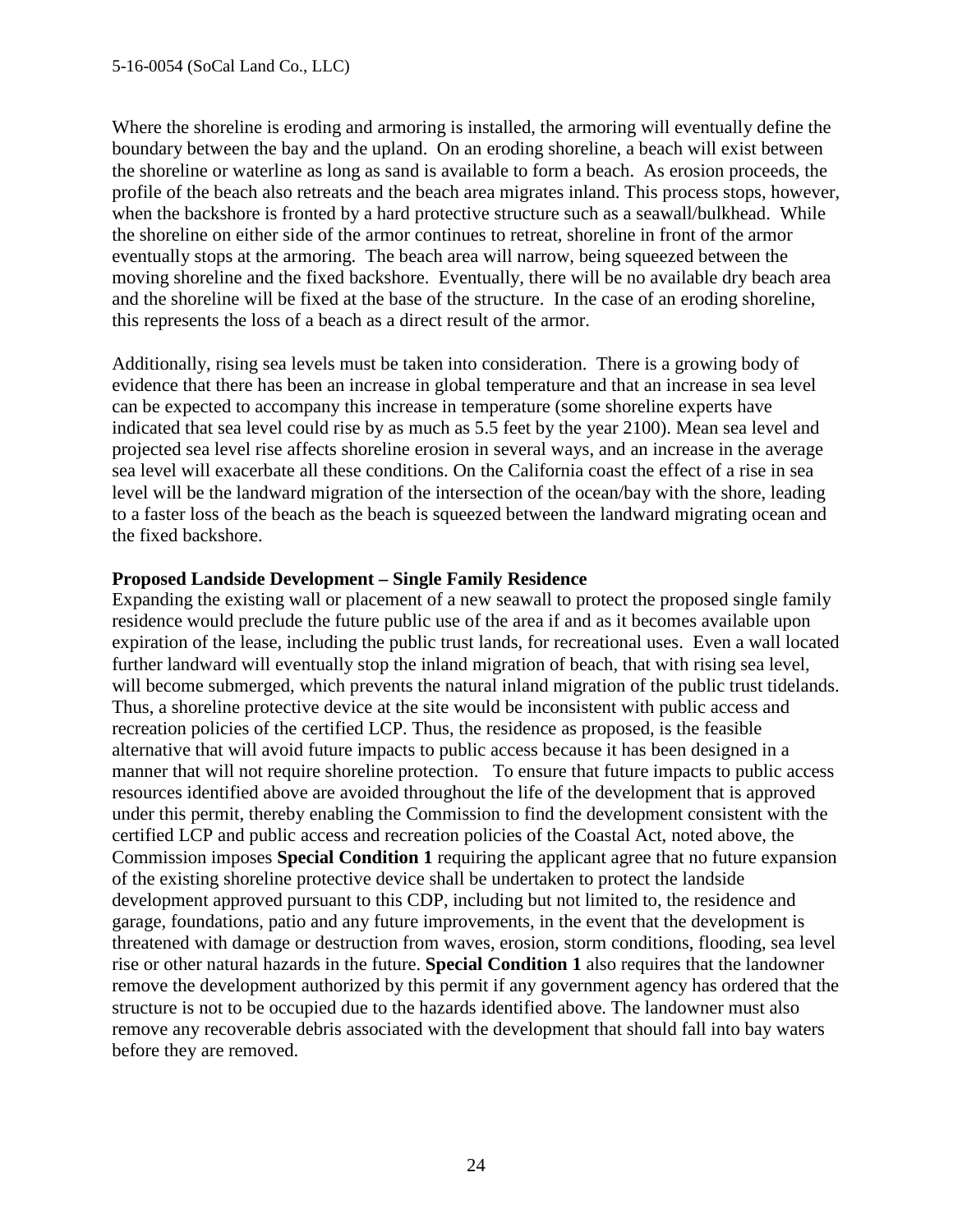In the short term, the State Lands Commission, through its tidelands grantee the County of Orange, which thereby acts as the trustee of the granted tidelands, has entered into a 49-year lease (through 2037) giving the applicant exclusive use of an approximate 30-foot wide area of filled and reclaimed former tidelands seaward of their property for landscaping and nonpermanent recreational improvements, such as patios, walks, dock access walks, and garden walls not exceeding 36 inches in height above natural grade, as well as "any and all improvements existing as of 1990." All other property owners on Harbor Island have the same lease with the County of Orange. In this particular case for 24 Harbor Island, the seawall was an existing improvement on the public tidelands.

Over the long-term, these tidelands must be protected for public trust allowed uses, such as public recreational piers, visitor-serving facilities and boating facilities. The tidelands lease ends in 2037 and it is unclear that the County has legal authority to extend or renew the current leases per Chapter 715 of Statutes 1984 or some other authority. At that time the County can return the lands back to the public domain and require all private improvements to be removed, or if legally authorized it I possible the County may decide to re-enter into a new re-negotiated lease agreement. At that time, the County will have to address the question of whether or not seawalls in the leasehold area are considered an allowable use under the Public Trust Doctrine and in context of Chapter 715 of Statutes of 1984.

#### **Proposed Tidelands Development – ATF Seawall Reinforcement and New Wood Railing**

Coastal Act Sections 30220, 30221, 30222 and 30224 respectively require that coastal areas suited for water-oriented recreational activities be protected for such uses; that oceanfront land suitable for recreational use be protected for such uses; that visitor-serving commercial recreational facilities shall have priority over private residential uses on private lands; and that recreational boating be encouraged by limiting non-water dependent land uses that congest access corridors and preclude boat support facilities. Further Coastal Act Sections 30210 through 30212 require maximum public access and recreational opportunities to be provided. The portions of the project site which include filled and submerged public trust lands are coastal areas suitable for boating and other water-oriented recreation activities.

The ATF repairs/improvements to the seawall that the applicant undertook did not involve the actual concrete panels that make up the seawall and thus did not change the footprint of the existing seawall. The method of repair and maintenance did not result in adverse environmental impacts, was not inconsistent with Coastal Act requirements, and as such, staff concludes is the feasible alternative that avoids adverse impacts to public access.

Additionally, in order for the ATF seawall repairs/improvements to be in compliance with Coastal Act public access policies, the Commission imposes **Special Condition 2** limiting the authorization of proposed improvements and the after-the-fact improvements to the existing protective device (i.e., new coping and tiebacks) within State tidelands to the term of the existing Lease agreement between the applicant and the County of Orange commencing in March 22, 1988 for a period of forty-nine (49) years until March 22, 2037 for the exclusive, private use of filled public State tidelands lying between the extension of the property side lines from the adjudicated mean high tide line to the U.S. bulkhead line. And although just guidance, the City of Newport Beach certified LCP also has a requirement for an agreement to remove protective structures that are located on State tidelands and/or subject to potential future removal.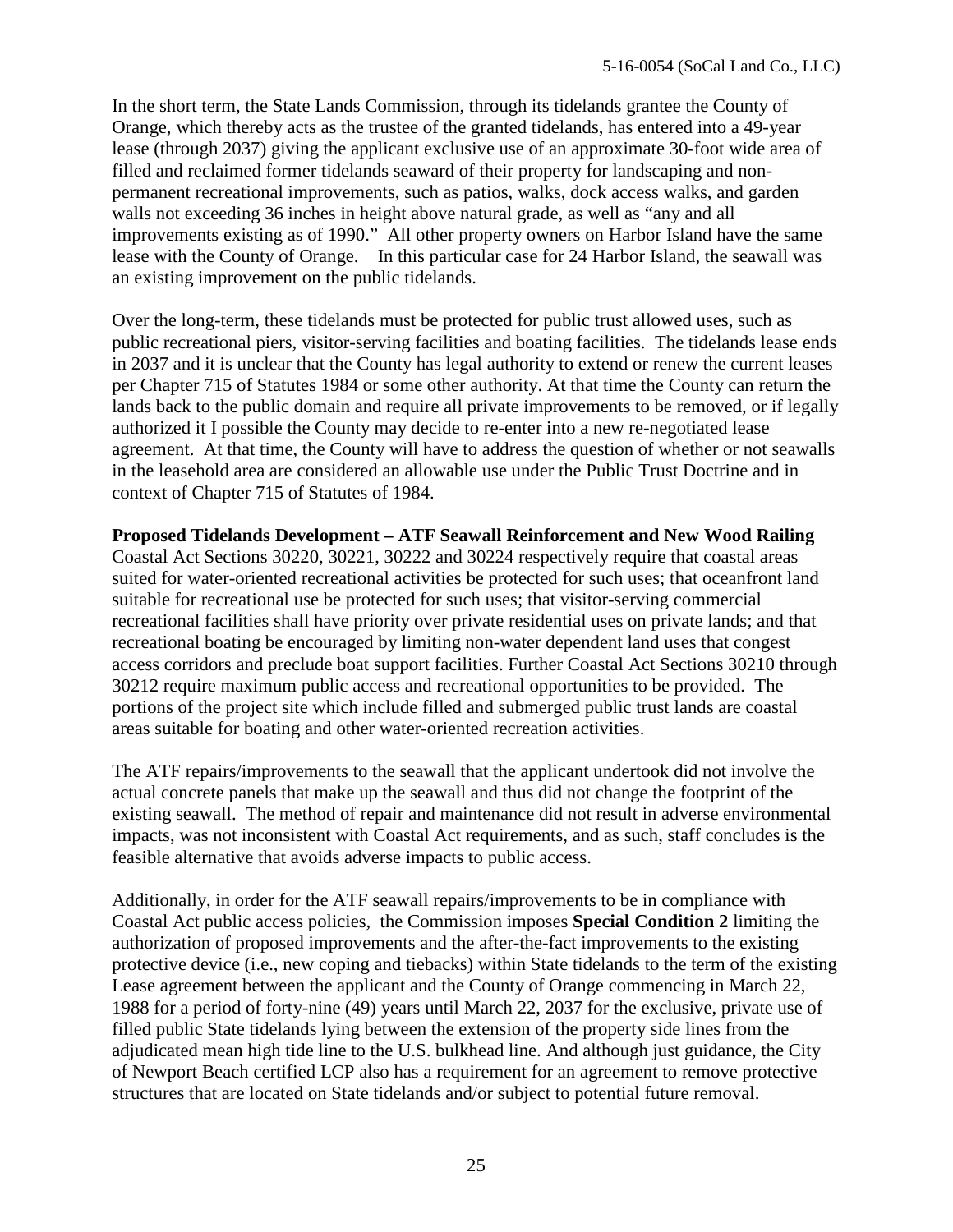Therefore, **Special Condition 2** also requires the applicant enter into an agreement with the Coastal Commission outlining the future removal of appurtenances and improvements to the existing shoreline protective device; the Agreement as agreed upon by the applicant is included as Exhibit #8. In 2037, when the lease expires for all the landowners on Harbor Island, the State Lands Commission/County of Orange may return these leased filled tidelands to the public domain, or if legally authorized pursuant to Chapter 715 of Statutes 1984 or some other authority, it is possible the SLC/County may decide to re-enter into another lease period with the Harbor Island landowner(s), or may re-negotiate the terms of the lease and clarify the question of whether seawalls/bulkheads on public State tidelands is consistent with the Public Trust land use restrictions. Per **Special Condition 2,** beyond the term of the current Lease, the applicant shall either remove the improvements (per the lease conditions) or provide proof of a Lease extension or renewal that authorizes or allows for continued placement of the seawall and other improvements upon the State tidelands. Should there be no Lease extension, the removal and/or relocation of all private development within State Tidelands on Harbor Island at the expiration of the Lease Agreement would be most efficiently undertaken in the context of a comprehensive and coordinated approach. This would require cooperation by all Harbor Island property owners.

#### **Recreation and Parking**

Section 30212 of the Coastal Act states, in relevant part:

*(a) Public access from the nearest public roadway to the shoreline and along the coast shall be provided in new development projects except where:* 

*(2) adequate access exists nearby…*

Section 30252 of the Coastal Act states, in relevant part:

*The location and amount of new development should maintain and enhance public access to the coast by…* 

*(4) providing adequate parking facilities or providing substitute means of serving the development with public transportation…* 

LUP Policy 2.9.3-2: *Continue to require new development to provide off-street parking sufficient to serve the approved use in order to minimize impacts to public on-street and offstreet parking available for coastal access.* 

LUP Policy 2.9.3-5: *Continue to require off-street parking in new development to have adequate dimensions, clearances, and access to ensure their use.* 

IP Section 21.40.040 – Off-Street Parking Spaces Required: *Single-Unit Dwellings-Detached and 4,000 sq. ft. or greater of floor area – 3 per unit in a garage.* 

Since the proposed development (i.e., new single family residence and ATF repairs/improvements to existing seawall) is located on a private island within the first public road and the sea, both the LCP policies and the public access policies of the Coastal Act are the standard of review. Section 30212 of the Coastal Act requires that public access from the nearest public roadway to the shoreline and along the coast shall be provided in new development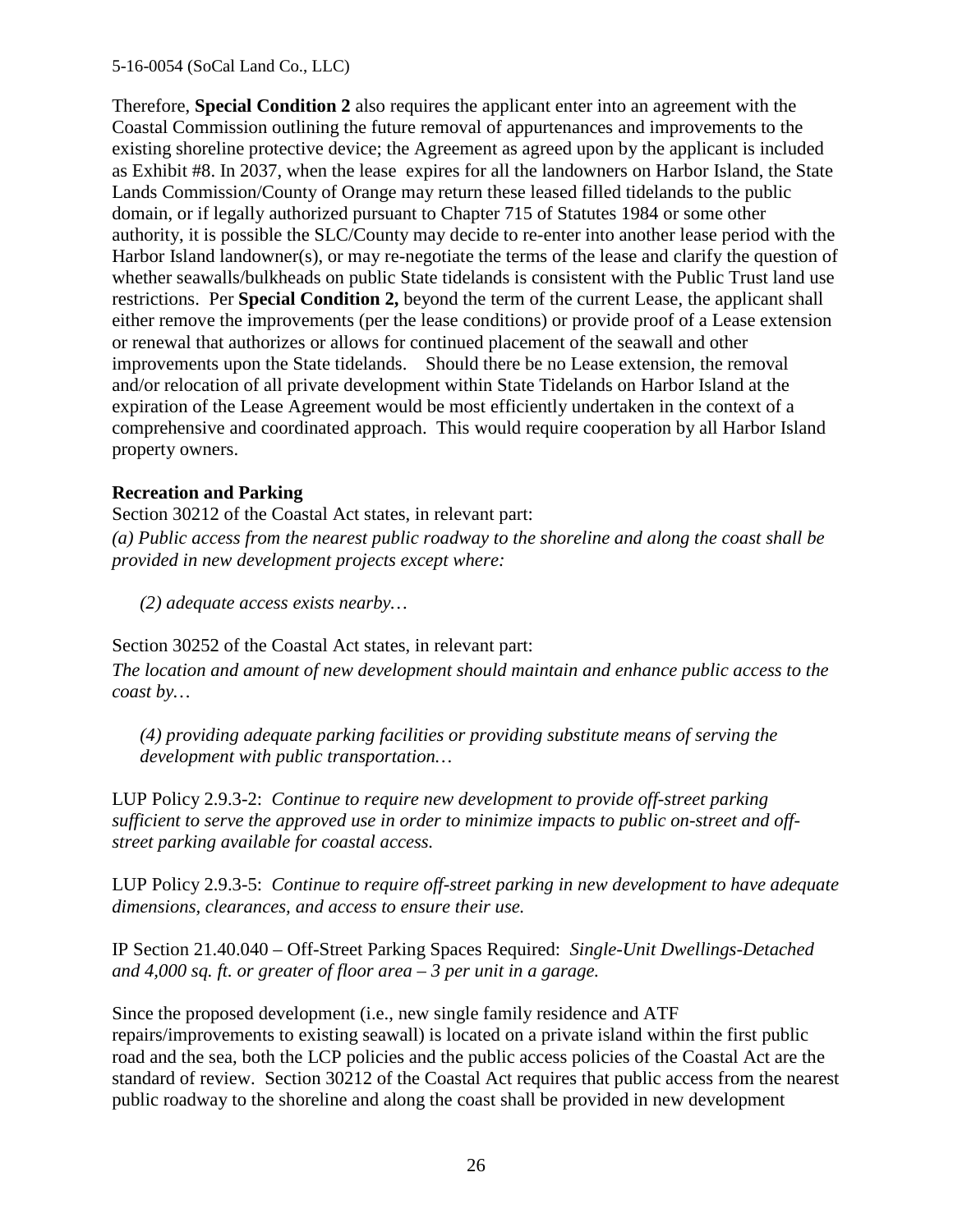projects except where adequate access exists nearby. Section 30252 of the Coastal Act requires that public access to the coast be maintained and enhanced by supplying adequate parking to support new development. IP Section 21.40.040 requires three (3) parking spaces in a garage for a single family residence with 4,000 sq. ft. or greater of floor area.

The Commission has consistently found that two parking spaces are adequate to satisfy the parking demand generated by one individual residential unit. In this case, the certified LCP requires two parking spaces for single family residences under 4,000 sq. ft. and three parking spaces for residences 4,000 sq. ft. and greater. The proposed single family residence is 10,923 sq. ft. excluding parking and 12,427 sq. ft. including the proposed three parking spaces located in an attached garage, plus a golf cart garage/storage. As designed, the new single family residence meets the LCP parking requirement for a new single family residences.

Harbor Island is a private community within Newport Bay. No general public pedestrian or vehicle access presently exists onto Harbor Island. The nearest public access is located along a beach in the Beacon Bay community located on the landward side of the bridge leading to the island. There is also a public walkway that surrounds Balboa Island, approximately ¼ mile southeast of the project site and public beaches approximately ½ mile south along the Balboa Peninsula. Because there is no existing public pedestrian or vehicle access to the island, the project will not impact such public access. Furthermore, as noted above, per Chapter 715 of Statutes 1984 the State Legislature has deemed the filled and reclaimed tidelands occupied by the private landowners of Harbor Island to be unnecessary for public trust uses for the duration of the existing leases. However, the public is able to access the beach/public tidelands area seaward of the subject site by watercraft or by swimming to the site. Therefore, except as described above with regard to future potential opening of public access to the filled tideland areas currently under lease to Harbor Island property owners, the proposed development will not have a direct impact to the current public access resources to or along the public tidelands. In order to preserve and maintain access to the public tidelands, **Special Condition 9** is imposed stating that the approval of a coastal development permit for the project does not waive any public rights or interest that exist or may exist on the property. As conditioned, the Commission finds that the proposed project is consistent with Sections 30212 and 30252 of the Coastal Act.

# **D. BIOLOGICAL RESOURCES**

### Section 30230 of the Coastal Act states:

*Marine resources shall be maintained, enhanced, and where feasible, restored. Special protection shall be given to areas and species of special biological or economic significance. Uses of the marine environment shall be carried out in a manner that will sustain the biological productivity of coastal waters and that will maintain healthy populations of all species of marine organisms adequate for long-term commercial, recreational, scientific, and educational purposes.* 

### Section 30231 of the Coastal Act states:

*The biological productivity and the quality of coastal waters, streams, wetlands, estuaries, and lakes appropriate to maintain optimum populations of marine organisms and for the protection of human health shall be maintained and, where feasible, restored through, among other means, minimizing adverse effects of waste water discharges and entrainment, controlling runoff, preventing depletion of ground water supplies and substantial interference with surface water*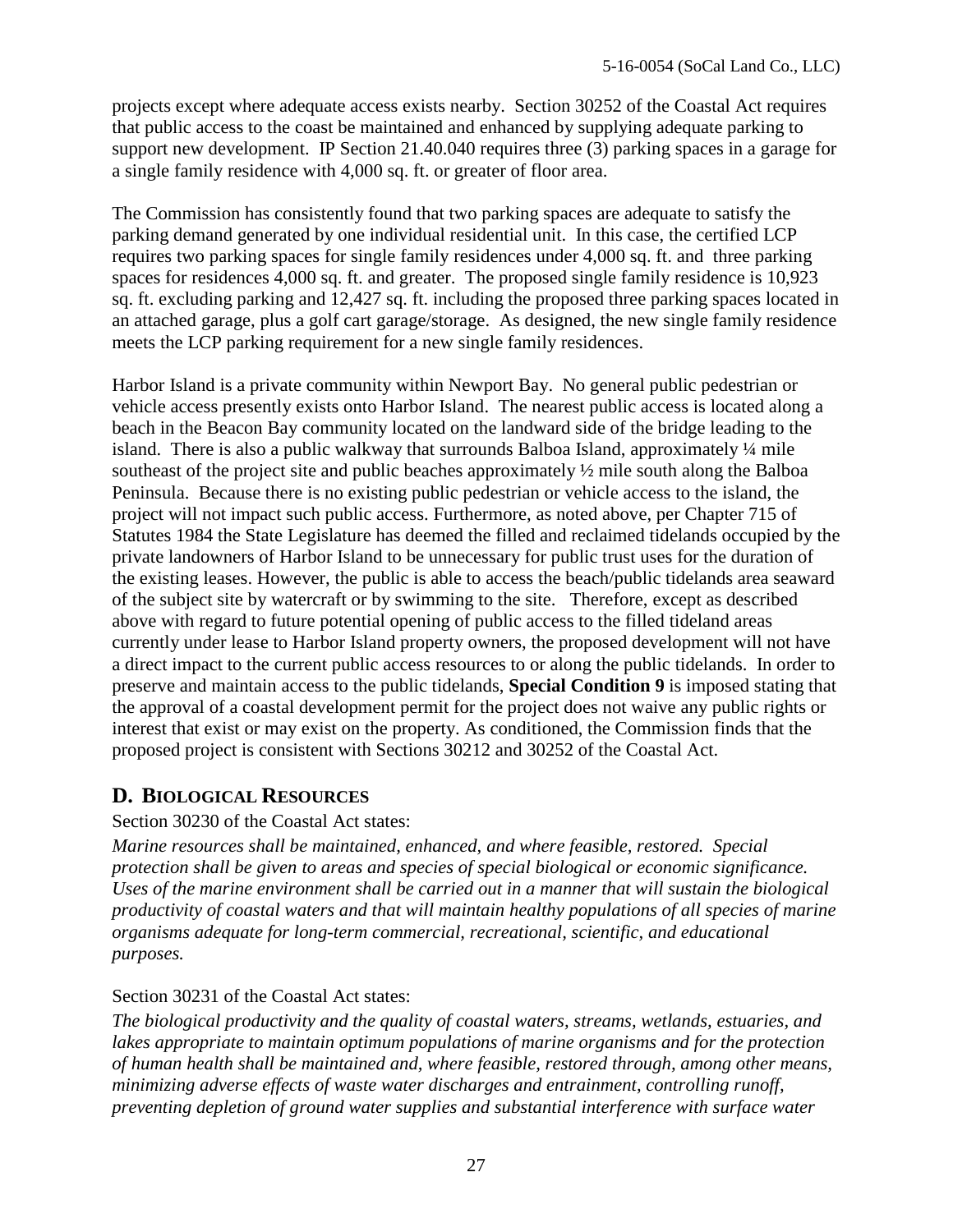*flow, encouraging waste water reclamation, maintaining natural vegetation buffer areas that protect riparian habitats, and minimizing alteration of natural streams.* 

Seawalls and docks/dock piles are known to adversely impact marine resources if the structures are placed on actual marine resources, resulting in fill and shading resulting in the loss of surrounding marine habitat areas. Newport Harbor contains eelgrass beds, which are important nursery habitats for many fish species that maintain the populations of open ocean fish species, many of which are fished commercially and recreationally. Eelgrass beds are the kind of habitat area that, pursuant to Section 30230 of the Coastal Act, deserves special protection as an area of special biological significance. The National Marine Fisheries Service Eelgrass Mitigation Policy (October 2014) states the following about eelgrass:

*Eelgrass species (Zostera marina L. and Z. pacifica) are seagrasses that occur in the temperate unconsolidated substrate of shallow coastal environments, enclosed bays, and estuaries. Eelgrass is a highly productive species and is considered to be a "foundation" or habitat forming species. Eelgrass contributes to ecosystem functions at multiple levels as a primary and secondary producer, as a habitat structuring element, as a substrate for epiphytes and epifauna, and as sediment stabilizer and nutrient cycling facilitator. Eelgrass provides important foraging areas and shelter to young fish and invertebrates, food for migratory waterfowl and sea turtles, and spawning surfaces for invertebrates and fish such as the Pacific herring. Eelgrass also provides a significant source of carbon to the detrital pool which provides important organic matter in sometimes food-limited environments (e.g., submarine canyons). In addition, eelgrass has the capacity to sequester carbon in the underlying sediments and may help offset carbon emissions. Given the significance and diversity of the functions and services provided by seagrass, Costanza et al. (2007) determined seagrass ecosystems to be one of Earth's most valuable ecosystems.* 

Thus, eelgrass beds are the kind of habitat area that, pursuant to Section 30230 of the Coastal Act, deserves special protection as an area of special biological significance.

The NMFS October 2014 eelgrass policy also reports the following adverse effects of human development on eelgrass beds like those in front of the subject site:

*Seagrass habitat has been lost from temperate estuaries worldwide (Duarte 2002, Lotze et al. 2006, Orth et al. 2006). While both natural and human-induced mechanisms have contributed to these losses, impacts from human population expansion and associated pollution and upland development is the primary cause (Short and Wyllie-Echeverria 1996). Human activities that affect eelgrass habitat distribution and abundance, including, but not*  limited to, urban development, harbor development, aquaculture, agricultural runoff, effluent *discharges, and upland land use associated sediment discharge (Duarte 2008) occur throughout California. For example, dredging and filling; shading and alteration of circulation patterns; and watershed inputs of sediment, nutrients, and unnaturally concentrated or directed freshwater flows can directly and indirectly destroy eelgrass habitats.* 

Eelgrass surveys performed by the City in 2016 identify eelgrass beds in the channel offshore of the subject site. Coastal Act Section 30230 states that marine resources shall be maintained and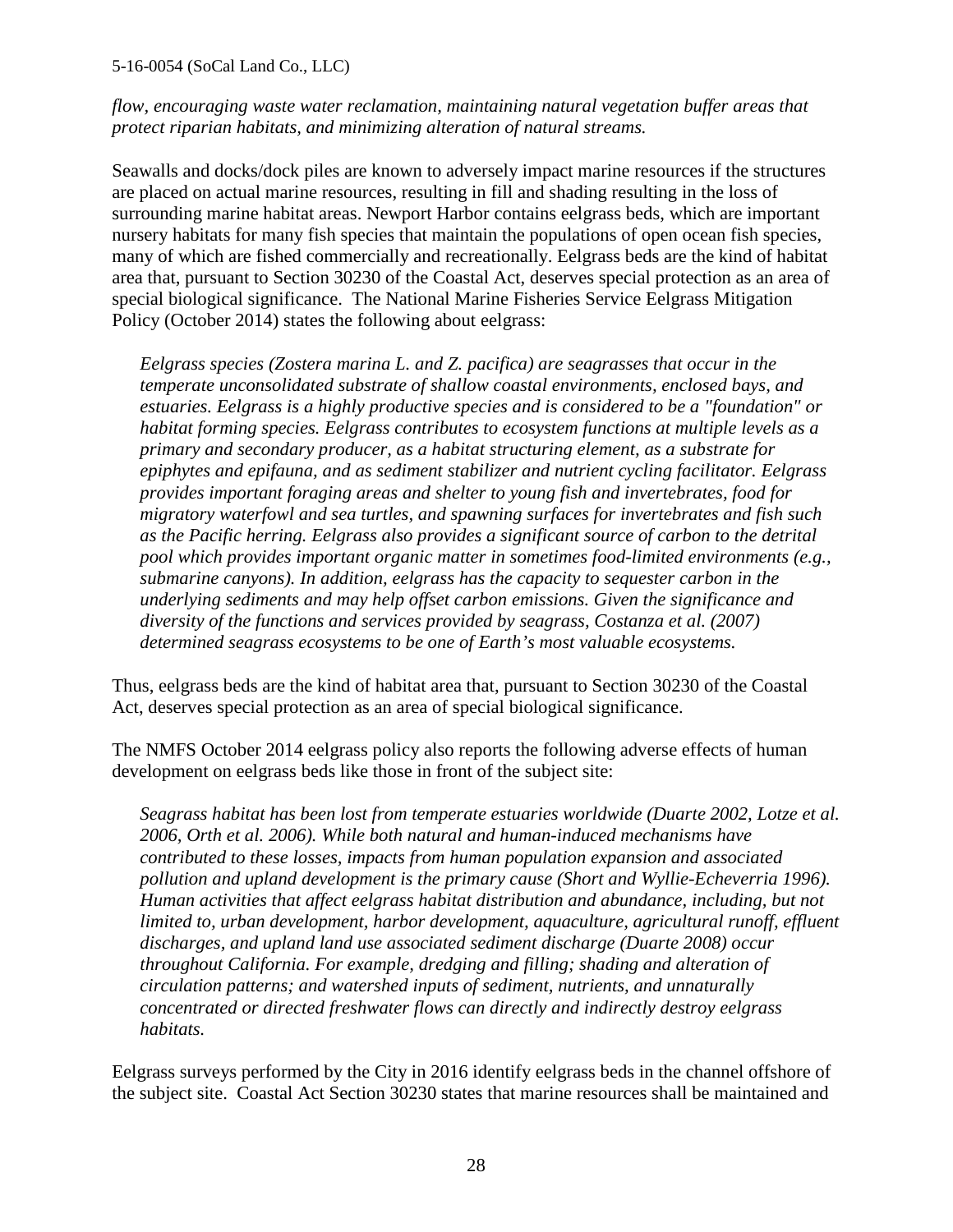enhanced, and Coastal Act Section 30231 states that the biological productivity of coastal waters shall be maintained, so construction of a future bulkhead or seawall that encroach on this habitat would be inconsistent with these policies.

Furthermore, on a shoreline without a fixed back beach marine habitats would have the opportunity to move inland along with rising sea levels. However, where there is a back beach fixed by a structure, like a seawall, that inland migration of habitat would be stopped at the face of the wall. As seas continue to rise, the habitat in front of the wall will convert to deep water habitat type. So, in this case, even if a seawall were placed inland of the tidelands, erosive forces would eventually reach the wall, converting the nearshore sandy beach environment to deepwater habitat. Eelgrass thrives in shallow water areas of the harbor. As the area converts to deeper water it becomes less suitable to the growth of eelgrass and subsequent loss of eelgrass beds. The construction of a future bulkhead or seawall would not maintain, enhance, or lead to restoration of eelgrass beds which are areas of special biological significance and would not sustain the biological productivity of coastal waters. As such, the seawall repairs (removal of the existing seawall's coping and installation of a new concrete coping atop the existing seawall panels, and reinforcement of the seawall by the addition of four concrete deadmen connecting to the seawall coping with tie-backs rods) for which the applicant is requesting ATF approval may be considered the feasible alternative that avoids marine resource impacts because the maintenance activities themselves did not expand the footprint of the seawall seaward, did not result in disturbance of soft bottom intertidal sediment or water turbidity as all the work was conducted from the landside and outside of coastal waters and thus did not result in direct or indirect impacts to marine biological resources.

Additionally, to ensure that marine resource impacts identified above are avoided throughout the life of the proposed new development that is approved under this permit (i.e., single family residence on the landside of the subject site), the Commission imposes **Special Condition 1** that prohibits the future repair or maintenance, enhancement, reinforcement, or any other activity affecting the shoreline protective device to be undertaken if such activity extends the footprint seaward of the subject shoreline protective device in order to protect the landside development. In sum, expanding or building a future new seawall to protect the proposed development would cause significant impacts to coastal resources including marine habitats. Thus, as conditioned, the Commission finds that the proposed single family residence and associated improvements are consistent with the cited Coastal Act policies.

# **E. WATER QUALITY**

### Section 30230 of the Coastal Act states:

*Marine resources shall be maintained, enhanced, and where feasible, restored. Special protection shall be given to areas and species of special biological or economic significance. Uses of the marine environment shall be carried out in a manner that will sustain the biological productivity of coastal waters and that will maintain healthy populations of all species of marine organisms adequate for long-term commercial, recreational, scientific, and educational purposes.* 

Section 30231 of the Coastal Act states: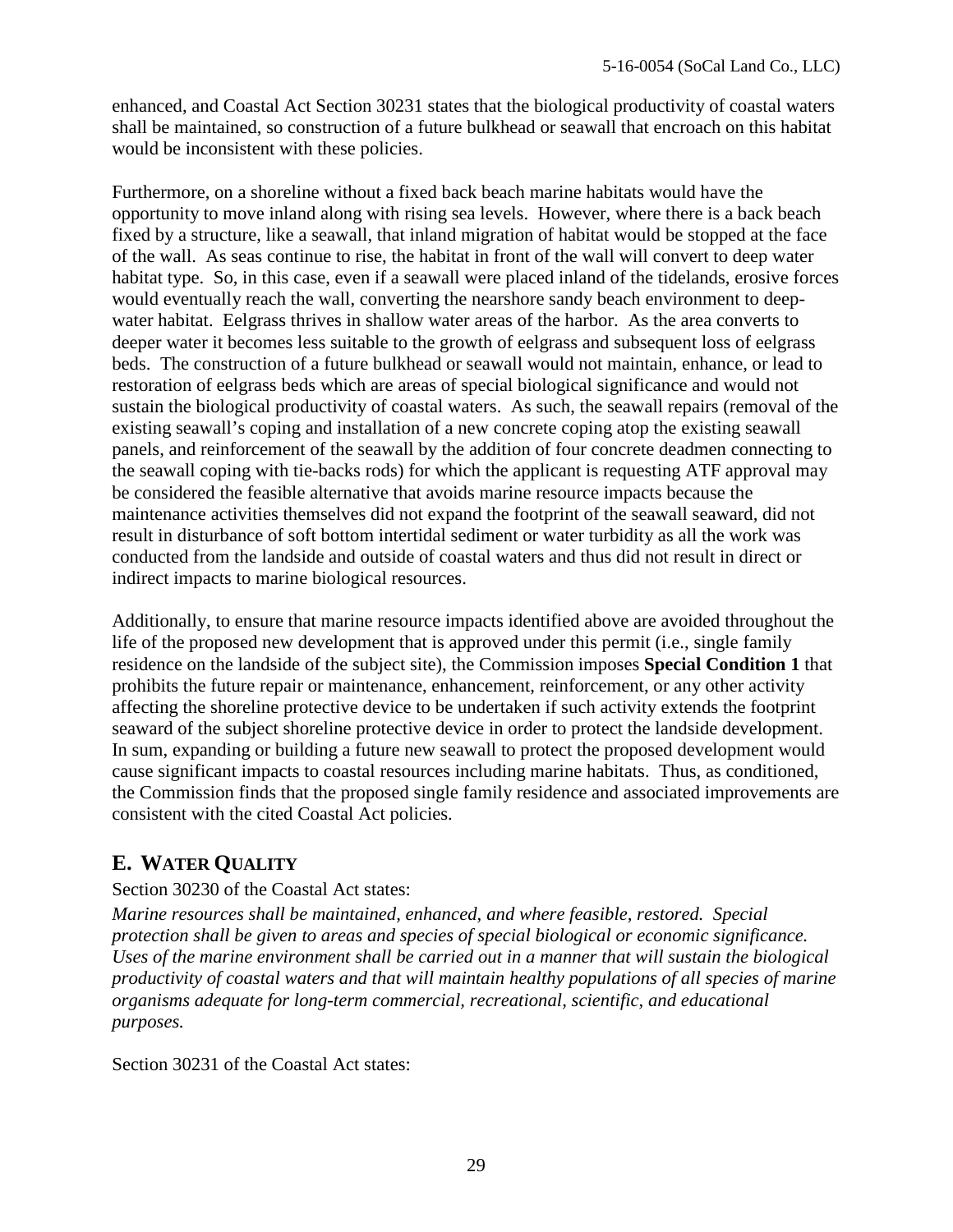*The biological productivity and the quality of coastal waters, streams, wetlands, estuaries, and*  lakes appropriate to maintain optimum populations of marine organisms and for the protection *of human health shall be maintained and, where feasible, restored through, among other means, minimizing adverse effects of waste water discharges and entrainment, controlling runoff, preventing depletion of ground water supplies and substantial interference with surface water flow, encouraging waste water reclamation, maintaining natural vegetation buffer areas that protect riparian habitats, and minimizing alteration of natural streams.* 

### Section 30232 of the Coastal Act states:

*Protection against the spillage of crude oil, gas, petroleum products, or hazardous substances shall be provided in relation to any development or transportation of such materials. Effective containment and cleanup facilities and procedures shall be provided for accidental spills that do occur.*

City of Newport Beach LCP Policies

LUP Policy 4.3.1-6: *Require grading/erosion control plans to include soil stabilization on graded or disturbed areas.* 

Policy 4.3.1-7: *Require measures be taken during construction to limit land disturbance activities such as clearing and grading, limiting cut-and-fill to reduce erosion and sediment loss, and avoiding steep slopes, unstable areas, and erosive soils. Require construction to minimize disturbance of natural vegetation, including significant trees, native vegetation, root structures, and other physical or biological features important for preventing erosion or sedimentation.* 

Policy 4.3.2-2: *Require that development not result in the degradation of coastal waters (including the ocean, estuaries and lakes) caused by changes to the hydrologic landscape.* 

Policy 4.3.2-1*: Promote pollution prevention and elimination methods that minimize the introduction of pollutants into coastal waters, as well as the generation and impacts of dry weather and polluted runoff.* 

Policy 4.3.2-7: *Incorporate BMPs into the project design in the following progression: Site Design BMPs, Source Control BMPs, and Treatment Control BMPs. Include site design and source control BMPs in all developments. When the combination of site design and source control BMPs are not sufficient to protect water quality as required by the LCP or Coastal Act, structural treatment BMPs will be implemented along with site design and source control measures.*

Policy 4.3.2-8: *To the maximum extent practicable, runoff should be retained on private property to prevent the transport of bacteria, pesticides, fertilizers, pet waste, oil, engine coolant, gasoline, hydrocarbons, brake dust, tire residue, and other pollutants into recreational waters.*

Policy 4.3.2-22: *Require beachfront and waterfront development to incorporate BMPs designed to prevent or minimize polluted runoff to beach and coastal waters.*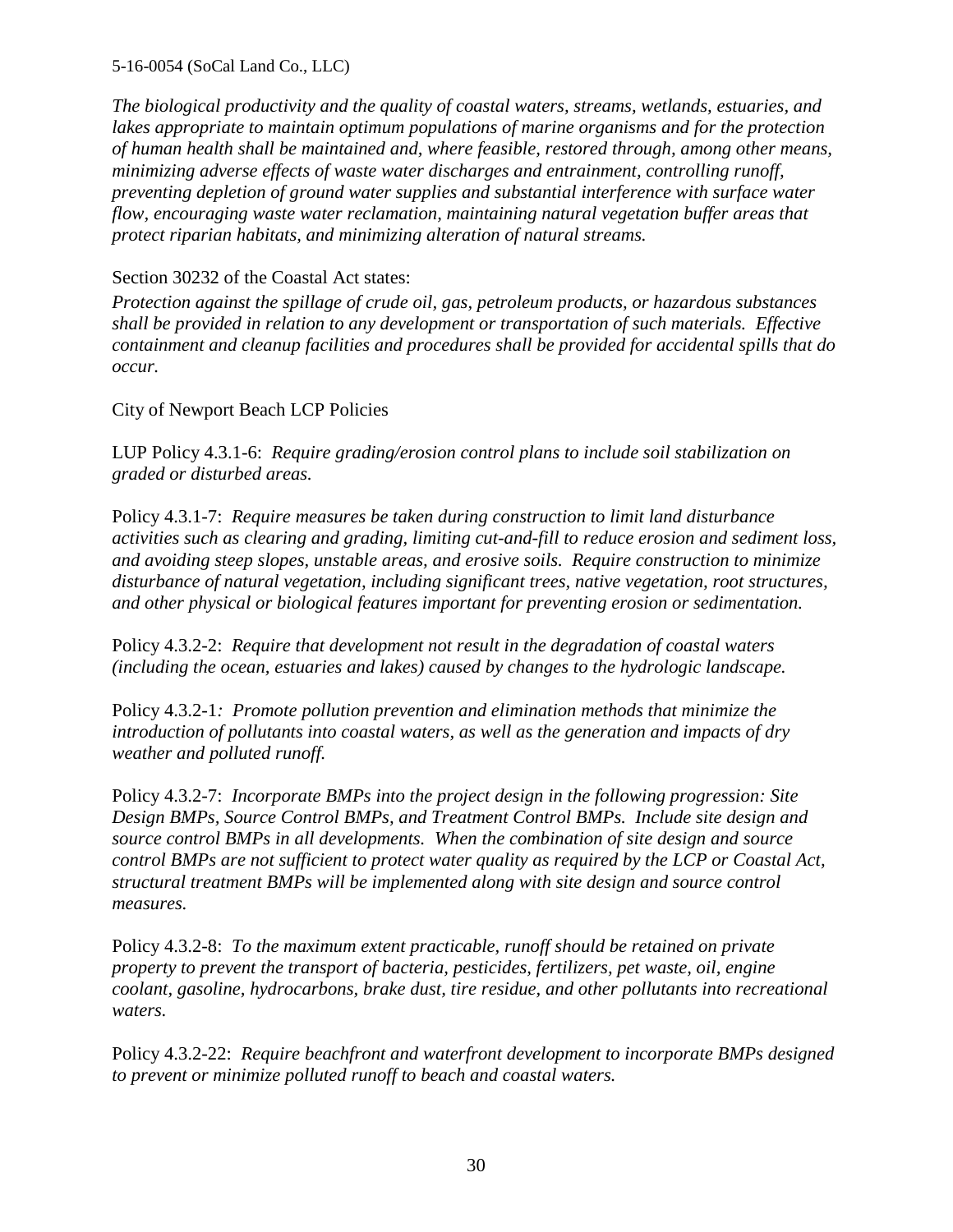Policy 4.3.2-24: *To further reduce runoff, direct and encourage water conservation via the use of weather- and moisture-based irrigation controls, tiered water consumption rates, and native or drought-tolerant plantings in residential, commercial, and municipal properties to the maximum extent practicable.*

Section 30230 of the Coastal Act requires that marine resources including biological productivity be protected. Section 30231 of the Coastal Act requires that the biological productivity of coastal waters be maintained, and where feasible, restored. In addition, Sections 30230 and 30231 require that the quality of coastal waters be maintained and protected from adverse impacts. Section 30232 of the Coastal Act requires protection against the spillage of crude oil, gas, petroleum products, or hazardous materials in relation to any development.

#### **Proposed Landside Development - Construction Impacts to Water Quality**

Storage or placement of construction materials, debris, or waste in a location subject to erosion and dispersion or which may be discharged into coastal water via rain or wind would result in adverse impacts upon the marine environment that would reduce the biological productivity of coastal waters. For instance, construction debris entering coastal waters may cover and displace soft bottom habitat. Sediment discharged into coastal waters may cause turbidity, which can shade and reduce the productivity of foraging avian and marine species' ability to see food in the water column. Eelgrass, known to grow offshore of the subject site, is also adversely impacted by poor water quality and sedimentation. In order to avoid adverse construction-related impacts upon marine resources, the Commission imposes **Special Condition 6**, which outlines construction-related best management practices to provide for the safe storage of construction materials and the safe disposal of construction debris. This condition requires, among other things, the applicant to remove any and all debris resulting from construction activities within 24 hours of completion of the project. In addition, all construction materials, excluding lumber, shall be covered and enclosed on all sides, and as far away from a storm drain inlet and receiving waters as possible.

### **Proposed Landside Development - Post-Construction Impacts to Water Quality**

The proposed single family residence is considered new development and there is an opportunity to improve water quality. Much of the pollutants entering the ocean come from land-based development. The LCP requires new projects minimize to the extent feasible, the cumulative adverse impacts on water quality resulting from incremental increases in impervious surface associated with additional development. In order to deal with these post construction water quality impacts, the applicant has submitted a drainage and runoff control plan. To minimize any impacts to water quality the proposed project may have after construction; all onsite runoff will be directed to a trench drain and bottomless trench drain. In order to ensure that the drainage and runoff control plan is adhered to, the Commission imposes **Special Condition 5**, which requires the applicant to conform with the submitted drainage and runoff control plan and to adequately maintain it throughout the life of the proposed development.

Additionally, the applicant has submitted a landscape plan. The proposed landscaping plan does not include any plant species listed as problematic and/or invasive by the California Native Plant Society or the California Invasive Plant Council. Furthermore, the landscape plan should only be drought tolerant to minimize the use of water. Commission staff has reviewed the proposed landscape plan and determined that it contains drought tolerant non-invasive plant species.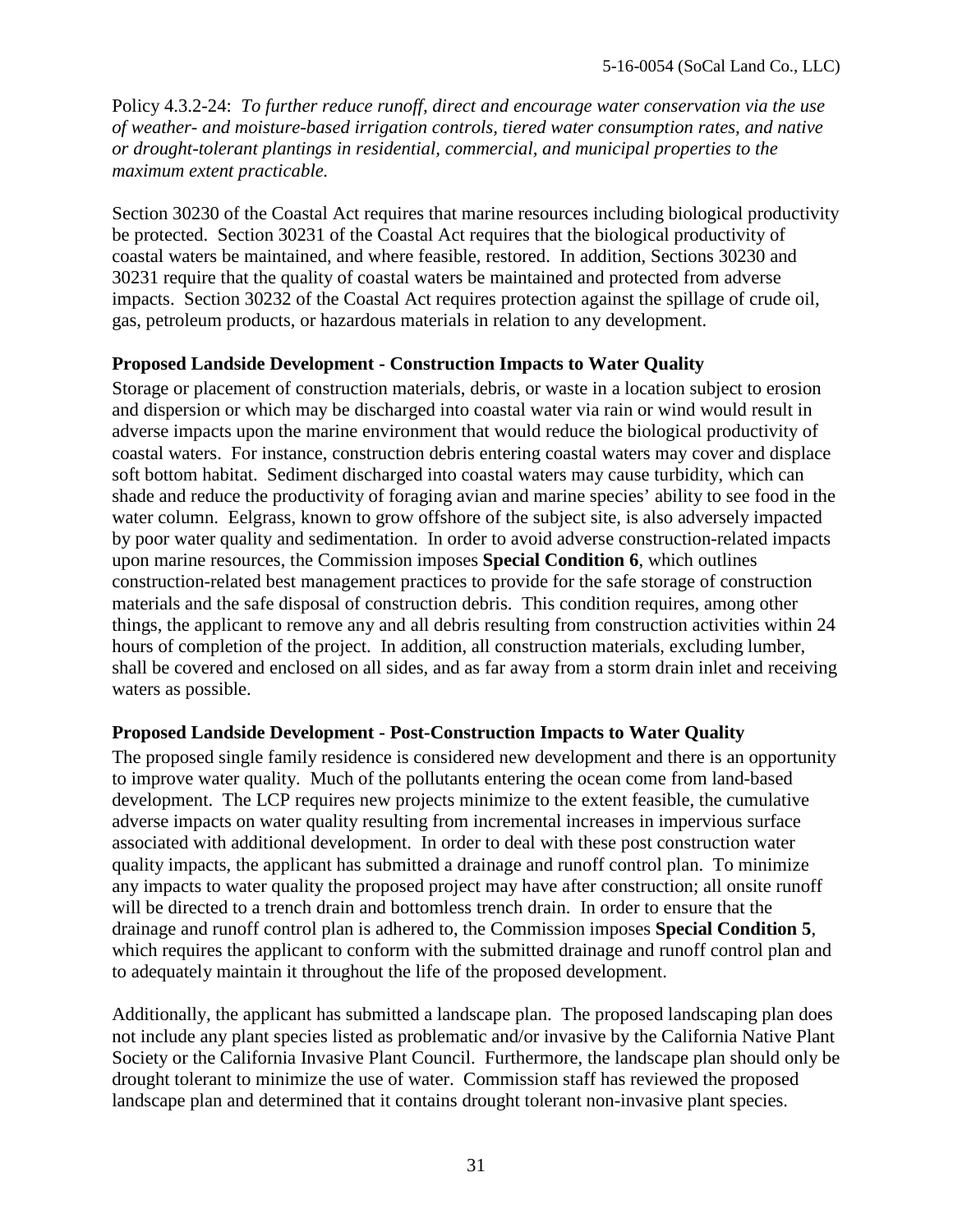**Special Condition 4** imposes landscape controls that require that all vegetated landscaped areas shall only consist of native plants or non-native drought tolerant plants, which are non-invasive for the life of the project. The applicant has also stated that they are in compliance with the applicable water efficiency and conservation measures of the City's adopted CALGreen standards concerning irrigation systems, and efficient fixtures and appliances.

Thus, as conditioned, the Commission finds that the proposed project is consistent with the certified LCP policies regarding water quality.

# **F. PERMIT FEES**

Development has occurred on the site without the required coastal development permit, specifically within the State public tidelands leasehold area of the site, placement of solid materials, including a new concrete coping to an existing seawall and twelve (12) new tiebacks connected to four (4) new deadmen all of which occurred in or adjacent to coastal waters.

The applicant is proposing after-the-fact approval of the unpermitted development noted above and described in more detail in the project description. Although the development has taken place prior to submittal of this application, consideration of the proposed development on State public tidelands by the Commission has been based solely upon the Chapter 3 policies of the Coastal Act with the policies of the Newport Beach Local Coastal Program used as guidance. Commission review and action on this permit will resolve the unpermitted development identified in this section once the permit has been fully executed and the terms and conditions of the permit complied with by the applicant.

Section 30620(c)(1) of the Coastal Act states, in relevant part:

*The Commission may require a reasonable filing fee and the reimbursement of expenses for the processing by the Commission of an application for a coastal development permit…*

Section 13055 of the California Code of Regulations sets the filing fees for coastal development permit applications, and states in relevant part:

*(d) Fees for an after-the-fact (ATF) permit application shall be five times the amount specified in section (a) unless such added increase is reduced by the Executive Director when it is determined that either:*

*(1) the ATF permit application can be processed by staff without significant additional review time (as compared to the time required for the processing of a regular permit,) or* 

*(2) the owner did not undertake the development for which the owner is seeking the ATF permit, but in no case shall such reduced fees be less than double the amount specified in section (a) above. For applications that include both ATF development and development that has not yet occurred, the ATF fee shall apply only to the ATF development. In addition, payment*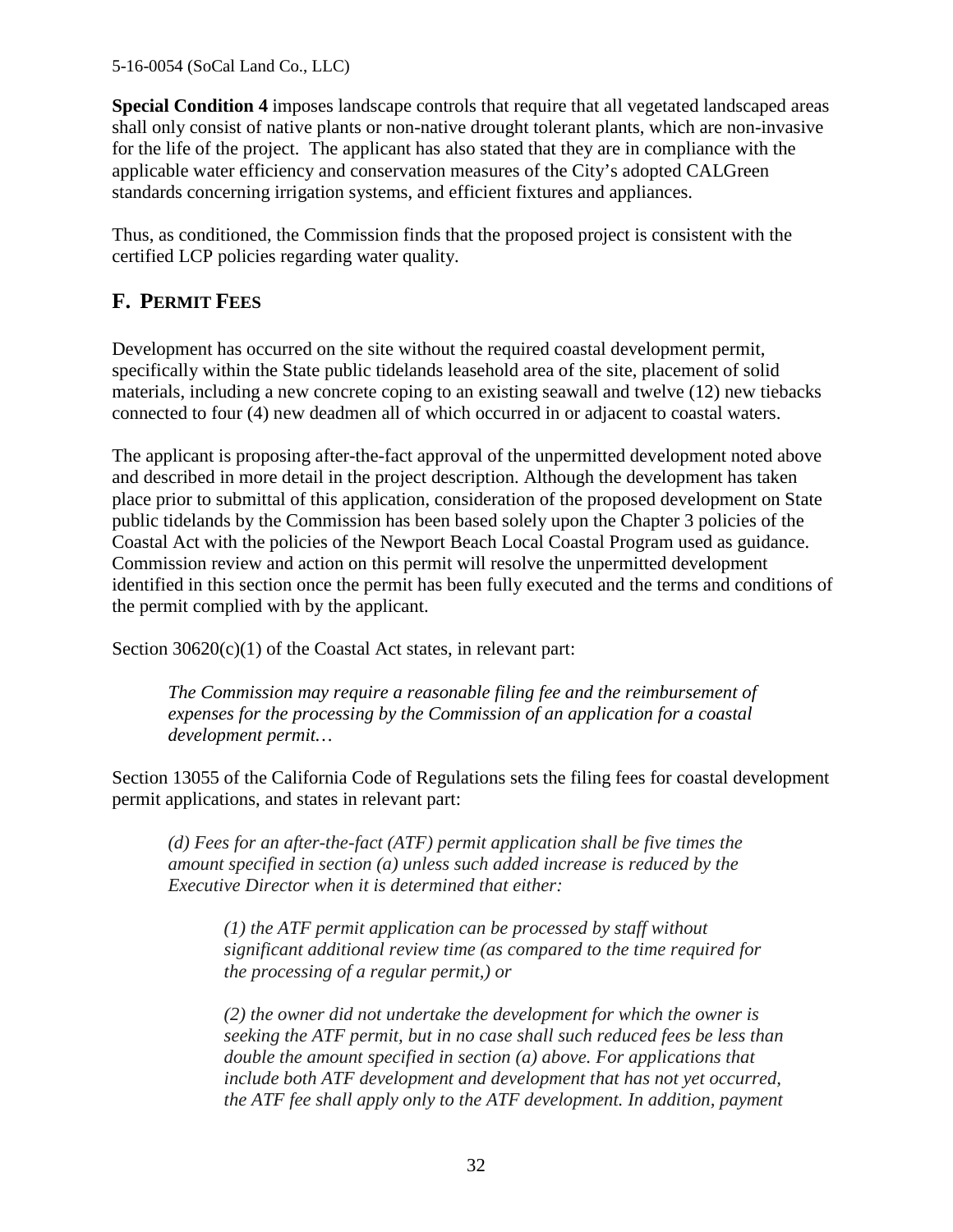*of an ATF fee shall not relieve any persons from fully complying with the requirements of Division 20 of the Public Resources Code or of any permit granted thereunder or from any penalties imposed pursuant to Chapter 9 of Division 20 of the Public Resources Code.*

*(i) The required fee shall be paid in full at the time an application is filed. However, applicants for an administrative permit shall pay an additional fee after filing if the executive director or the commission determines that the application cannot be processed as an administrative permit. The additional fee shall be the amount necessary to increase the total fee paid to the regular fee. The regular fee is the fee determined pursuant to this section. In addition, if the executive director or the commission determines that changes in the nature or description of the project that occur after the initial filing result in a change in the amount of the fee required pursuant to this section, the applicant shall pay the amount necessary to change the total fee paid to the fee so determined. If the change results in a decreased fee, a refund will be due only if no significant staff review time has been expended on the original application. If the change results in an increased fee, the additional fee shall be paid before the permit application is scheduled for hearing by the commission. If the fee is not paid prior to commission action on the application, the commission shall impose a special condition of approval of the permit. Such special condition shall require payment of the additional fee prior to issuance of the permit.* 

The Commission received a fee of \$554 with this coastal development permit application on January 22, 2016. Based on the CDP application Filing Fee Schedule for the 2015/2016 fiscal year (Section 13055, subsection (a)(2)(A) of the California Code of Regulations), the fee for residential development on the regular calendar is \$6,648 for a single-family dwelling between 5,001 to 10,000 sq. ft., plus an additional \$2,216 fee for grading, in this case grading is proposed between 1,001 to 10,000 cubic yards (Section 13055, subsection (a)(4)), for a total fee of \$8,864 for the proposed residential development on the subject property.

Additionally, the applicant is seeking an after-the-fact permit for improvements to an existing seawall on public tidelands currently under lease by the applicant. Subsection (d) of California Code of Regulations Section 13055 indicates that the fee for an after-the-fact permit application shall be five times the amount specified in section (a) unless such added increase is reduced by the Executive Director when it is determined that either: the permit application can be processed by staff without significant additional review time or the owner did not undertake the development for which the owner is seeking the after-the-fact permit. In this case, the owner did undertake the development for which he is seeking the after-the-fact permit and additional staff review time was required, thus, the fee for the unpermitted portion of the proposed development is not reduced by the Executive Director. Therefore, per the CDP application Filing Fee Schedule for the 2015/2016 fiscal year (Section 13055, subsection (a)(5)(B)(1) of the California Code of Regulations), the fee for development based on development cost is \$3,324 (development cost up to and including \$100,000) times five (5) is \$16,620.

Therefore, \$8,864 plus \$16,620 equals a total of \$25,484. Because the applicant has already paid \$554, **Special Condition 10** requires the applicant to pay the balance of \$24,930 prior to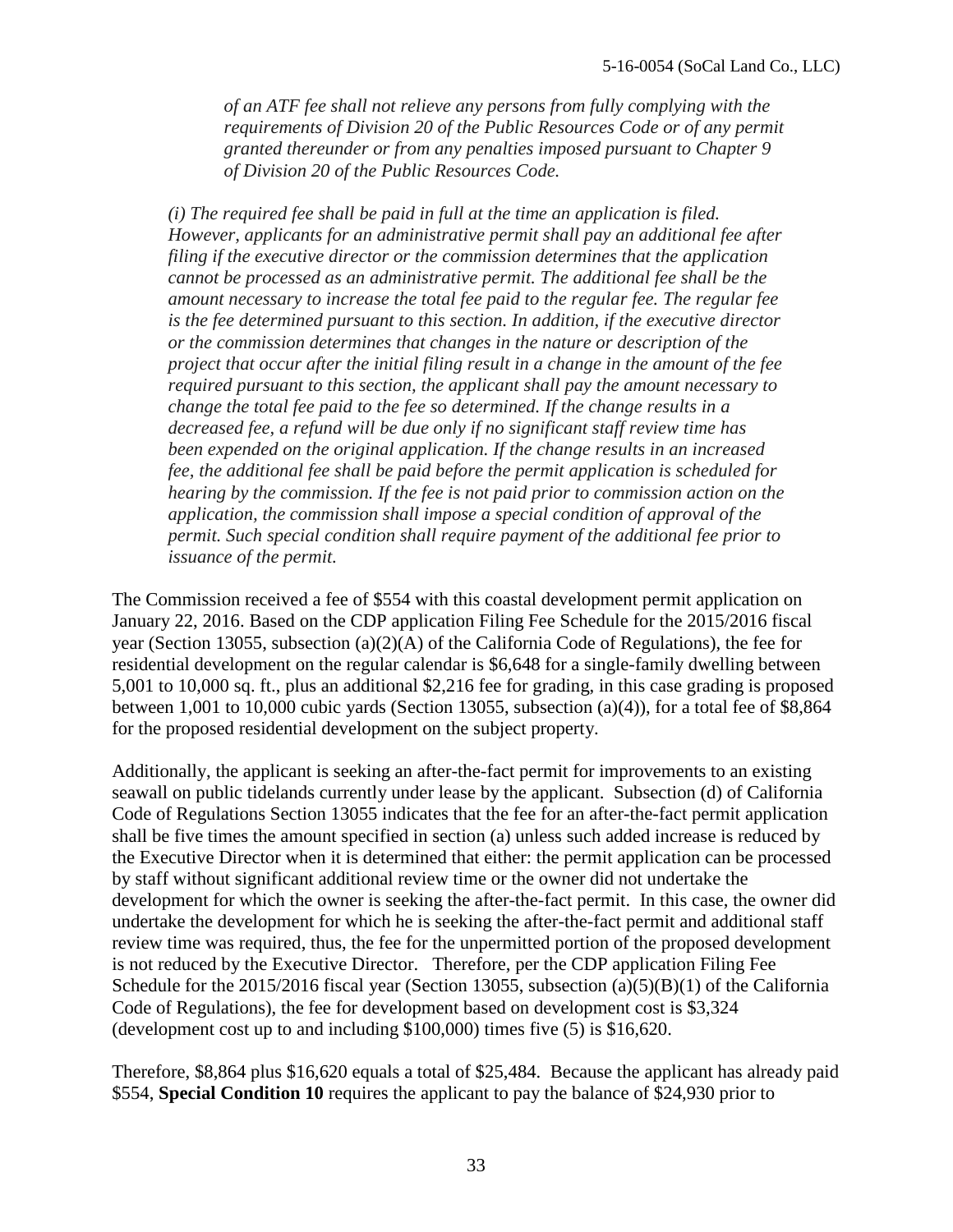issuance of the permit, consistent with the requirements of California Code of Regulations Section 13055(i).

# **G. DEED RESTRICTION**

To ensure that any prospective future owners of the property are made aware of the applicability of the conditions of this permit, **Special Condition 11** requires the applicant/property owner record a deed restriction against the property, referencing all of the above special conditions of this permit and imposing them as covenants, conditions and restrictions on the use and enjoyment of the Property. Thus, as conditioned, this permit ensures that any prospective future owner will receive actual notice of the restrictions and/or obligations imposed on the use and enjoyment of the land in connection with the authorized development, including the risks of the development and/or hazards to which the site is subject, and the Commission's immunity from liability.

# **H. LOCAL COASTAL PROGRAM (LCP)**

On January13, 2017, the City of Newport Beach LCP was effectively certified. The development proposed within private property lines is located within the City's jurisdiction and consequently, the standard of review is the City's certified Local Coastal Plan (LCP) and the public access and recreation policies of the Coastal Act. Development proposed seaward of the property line identified as an adjudicated mean high tide line including development on filled tidelands is located within the Commission's jurisdiction and consequently, the standard of review is the Chapter 3 of the Coastal Act and the certified LCP serves as guidance. As conditioned, the proposed landside development is consistent with the City's certified LCP and the public access and recreation policies of the Coastal Act; and only as conditioned, is proposed development within the Commission's original jurisdiction consistent with Chapter 3 of the Coastal Act.

# **I. CALIFORNIA ENVIRONMENTAL QUALITY ACT (CEQA)**

The City of Newport Beach is the lead agency responsible for certifying that the proposed project is in conformance with the California Environmentally Quality Act (CEQA). The City determined that in accordance with CEQA, the project is Categorically Exempt development from Provisions of CEQA for new construction. Section 13096(a) of the Commission's administrative regulations requires Commission approval of coastal development permit applications to be supported by a finding showing the application, as conditioned by any conditions of approval, to be consistent with any applicable requirements of CEQA. Section 21080.5(d)(2)(A) of CEQA prohibits a proposed development from being approved if there are feasible alternatives or feasible mitigation measures available which would substantially lessen any significant adverse effect which the activity may have on the environment.

Under Section 15251(c) of Title 14 of the California Code of Regulations, the Commission's CDP regulatory process has been certified as the functional equivalent to the CEQA process. The proposed project is located in an urban area. Infrastructure necessary to serve the project exists in the area. The proposed project has been conditioned in order to be found consistent with the public access and resource protection policies of the Coastal Act and the LCP, as applicable. As conditioned, the proposed project has been found consistent with the hazards, water quality and public access policies of the Coastal Act and the LCP, as applicable.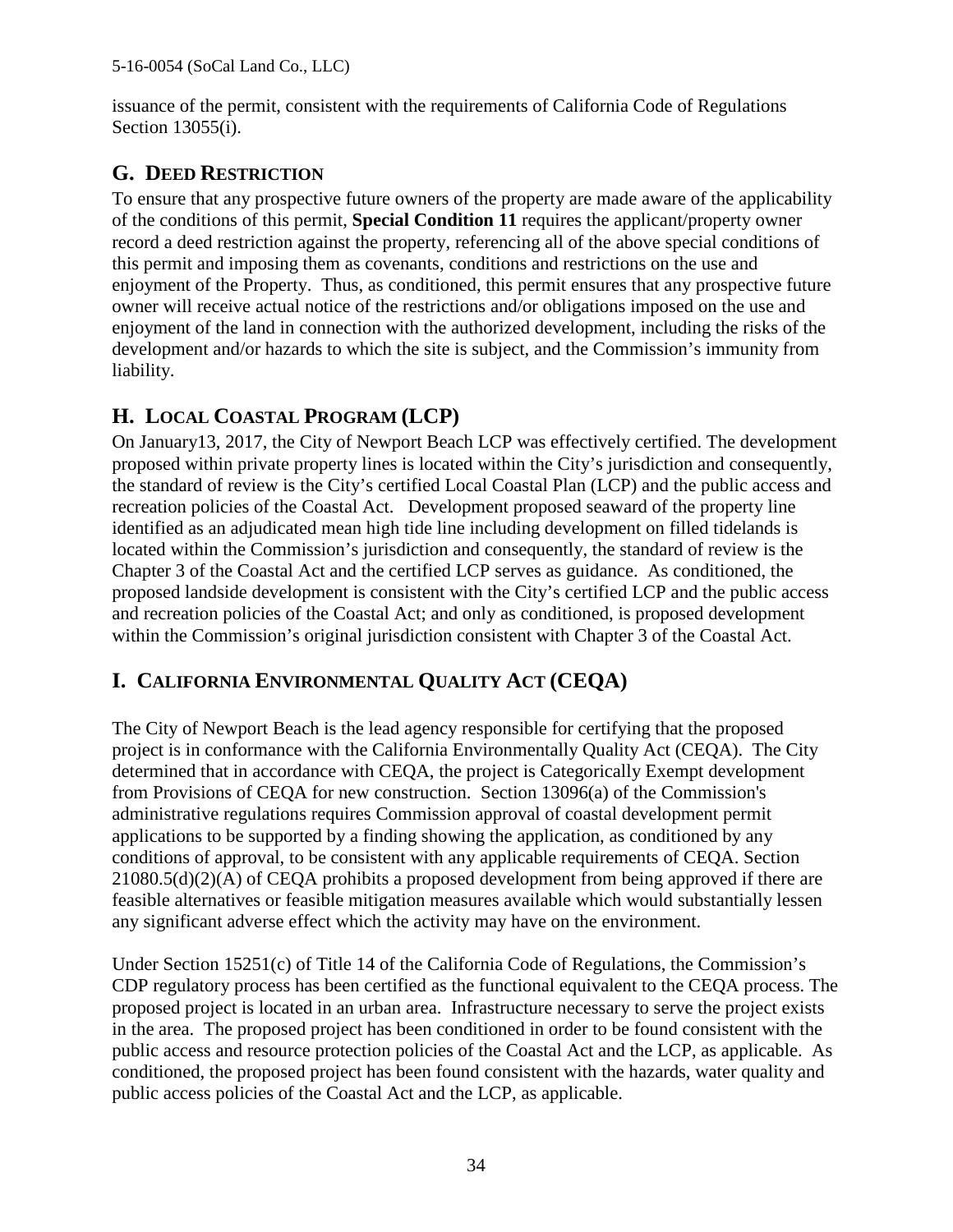Therefore, as conditioned, the Commission finds that there are no feasible alternatives or additional feasible mitigation measures available that would substantially lessen any significant adverse effect that the activity may have on the environment. Therefore, the Commission finds that the proposed project, as conditioned to mitigate the identified impacts, is the least environmentally damaging feasible alternative and consistent with the requirements of the Coastal Act and CEQA.